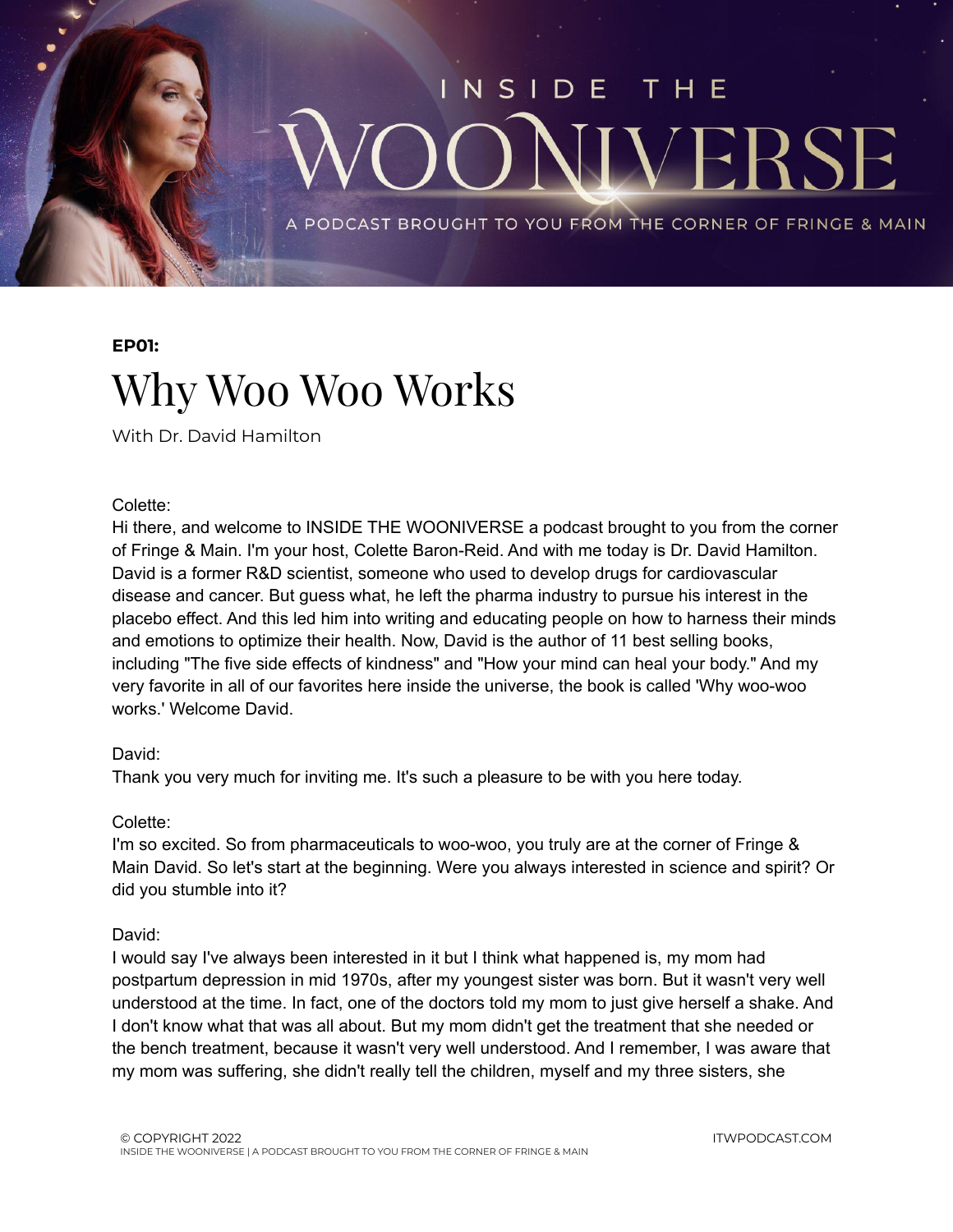

wanted to keep us free of that. But you can just tell. And I remember, I think it was my first week at high school. And this might sound a bit woo-woo. But a book fell off the shelf when I was in the library for the first time. And it was called "The Magic Power of your Mind" by Walter Germain.

#### David:

And I immediately had this sense, that it can help my mum. So I just put it in my bag, I didn't know that you're supposed to join a library and borrow. We still have it, we still borrowed it. I haven't given it back yet. But it totally helped my mom, it didn't cure depression in a day. But what it did is, it gave her tools and strategies and insights just like meditation and visualization and affirmations, things that no one really knew about certainly not in Scotland where I grew up at that time, and they helped my mom to navigate a course through some of the really difficult days.

#### David:

So as I was growing up as a young teenager, my mom and I often had conversations about the power of the mind, because in that book was also research in what we now call Parapsychology and ESP and stuff. So my mom and I were fascinated by these topics that we often talked about things right through my teenage years, and even when I did my PhD, I was so interested in these kind of topics that it was almost like a side interest in me, I went through the conventional academia.

#### David:

And I ended up as an R&D scientist, as you pointed out. But I think because of this background interest that I'd always had on recessions with my mom, when I first saw evidence for the placebo effect and a clinical trial on drugs I was involved in, well, my colleagues were so fascinated and pleased at the success of the drug. I was just so amazed at the success of the Placebo. And so I began research. How does the mind, exactly what is it that happens in the brain and the body when you believe or you think or imagine something? And that really was my springboard off the pharmaceutical industry.

#### Colette:

Oh wow. This is so fascinating. So why is it so powerful? The placebo effect, why is that?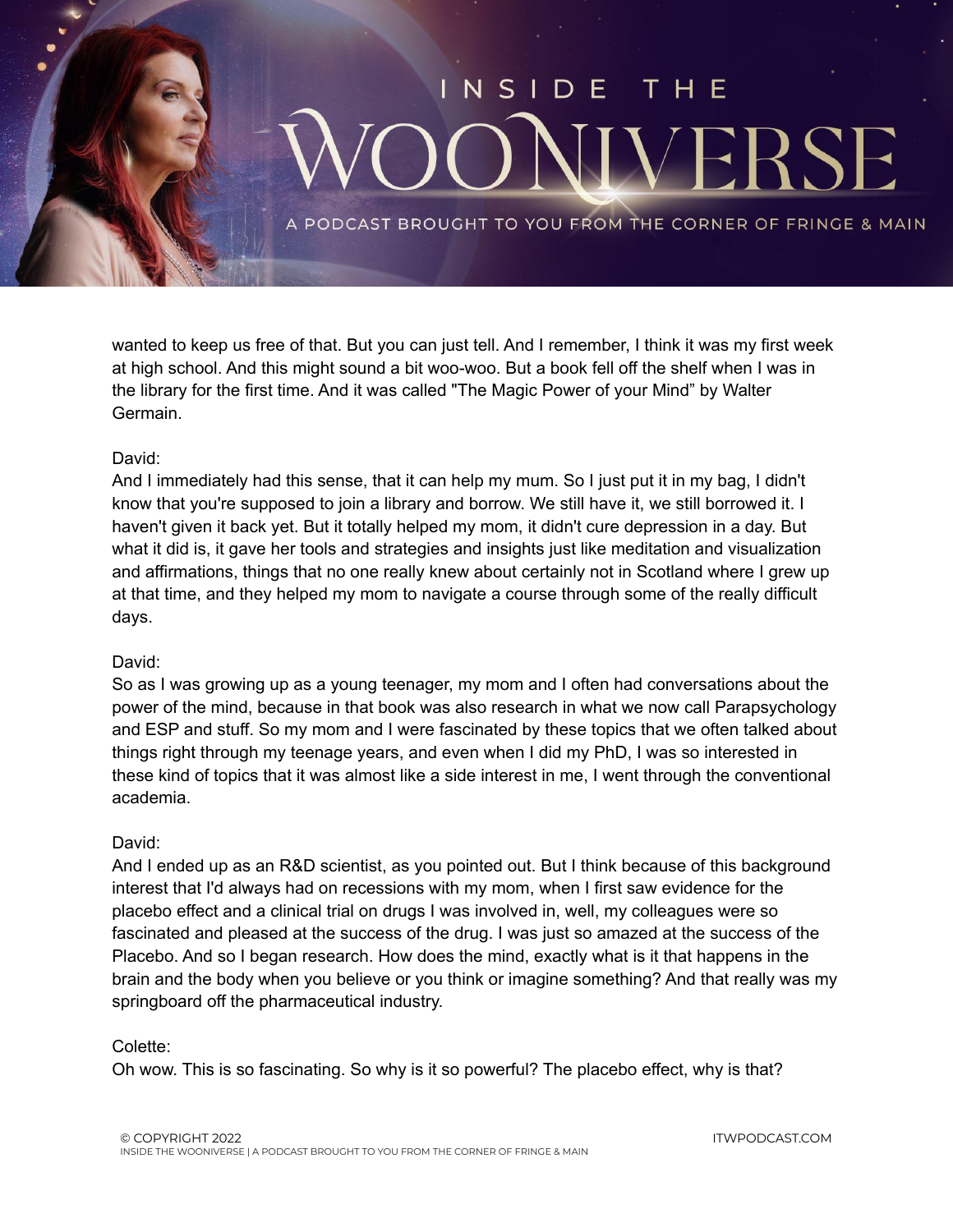## NSIDE **VERS**

PODCAST BROUGHT TO YOU FROM THE CORNER OF FRINGE & MAIN

#### David:

Well, when you believe something, to an extent your brain, your belief actually fiddles around with your brain chemistry. So what really happens is your brain begins to produce the substances that it needs to produce to move you in the direction of what you believe is going to happen. So within reason of course, but things like pain, for example, if someone has headache pain or pain somewhere in their body, and they take a placebo, but they believe it's a real pill, then the brain manufactures its own painkiller. So the brain has its own version of morphine, for example.

#### David:

And so the brain will manufacture morphine, simply because you believed. But here's the thing. if you had pain in your left knee, then the brain doesn't manufacture its own morphine everywhere and only manufactures is in the small region of the brain connected to your left knee. So it's not just the brain produces what it needs to produce, to meet your expectation, for example, but it also produces what it needs to produce exactly where it needs to produce it. So it's your own mind, and your awareness of what's wrong and what needs to happen that is guiding the changes in your brain chemistry. I thought that was amazing.

#### Colette:

Well, I think it's still amazing. So let's play with this conversation a little bit, because I think it's fascinating what you said. So it's all about specificity, right? So if you're very specific about your belief that, "This pill is going to fix this knee." And then you just saying all the chemistry and the cascade of chemicals goes directly to the knee, because you actually manufactured it. So it's like you're a mini universe inside of you that can make whatever it needs. So if you look at the body as an example, the universe as the body and then if you take this same exact idea that you're talking about, about how you can heal your body, and apply it to the energy external to you, tell me about that.

#### David:

Well, I see the world that we experience really in some ways as an extension of the body. So just like your beliefs and your state of consciousness fiddles around with the chemistry inside your brain and body. It's like it fiddles around with the chemistry of your life. But instead of

ITWPODCAST.COM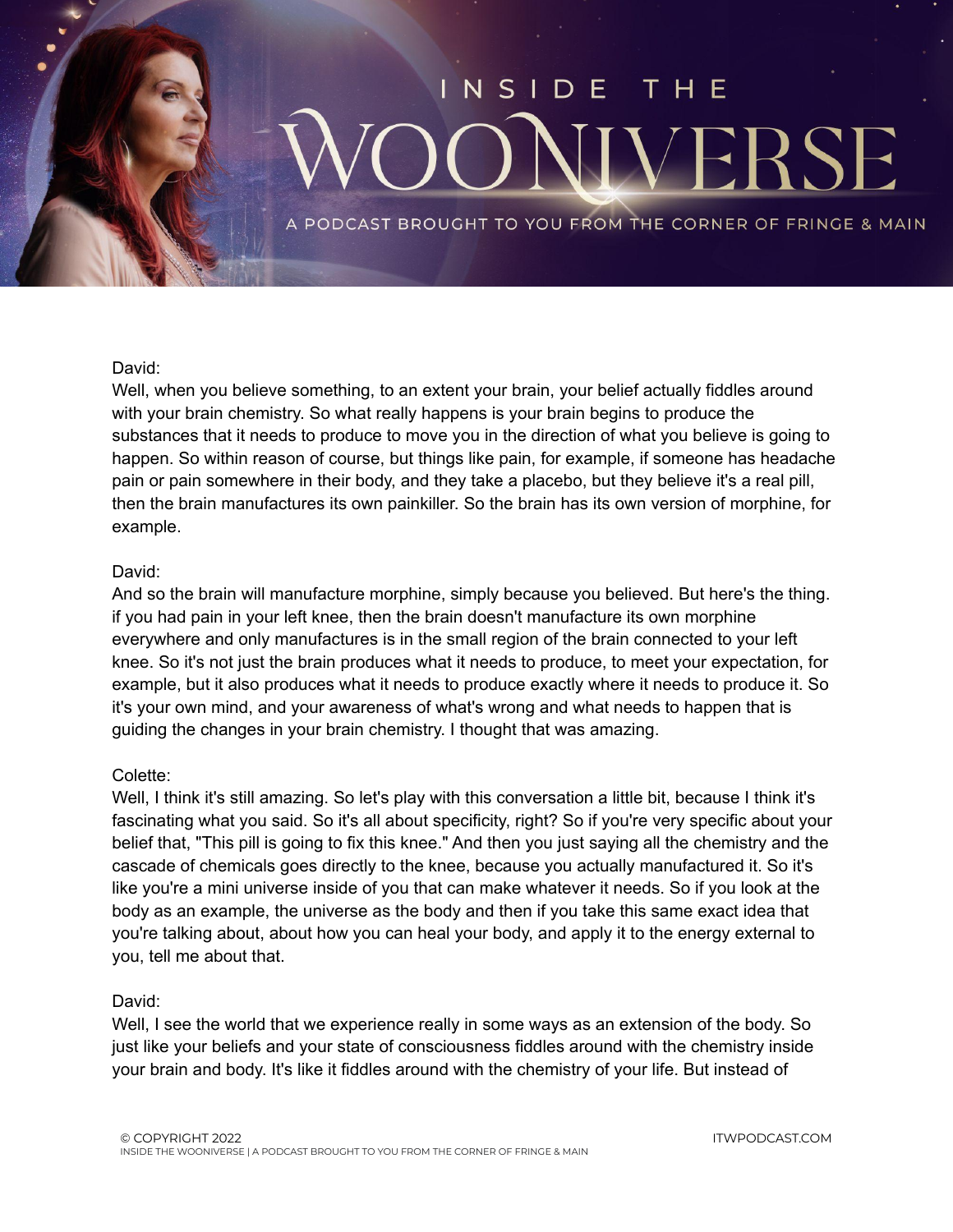

molecules, hormones, and enzymes, you've got people and events and circumstances. But it seems as if the same sort of principles, organizing nature of your mind impacting the world seems to be in some ways, a reflection of the way it happens inside the body, I believe is similar.

#### Colette:

Right? So now I want to talk about kindness, because I think that is kindness and the placebo effect. And you move from that, that was a really important book of yours. Let's talk about the effect of kindness because we're really looking at the effect.

#### David:

Yeah, so kindness has a large number of effects inside the brain and your heart, your immune system, even in some of the internal biological processes of aging. And it's not being caned itself that does it. It's how kindness feels. One thing I often teach is that physiologically speaking, kindness is the opposite of stress. I often ask live audiences, what's the opposite of stress, and people will start shouting, "It's calm! It's peace! It's tranquility." And I would at one point in my life, I would have given a similar answer, but an actual fact, peace and calm and tranquility, they are not the opposite of stress, they are the absence of stress.

#### Colette:

Please wait, let's go back there. I want to repeat this again, this is very important what you said. So you said again, I want to underline this, that calm is not the opposite of stress, it is the absence of stress. This is very very important that kindness, the experience of kindness is the opposite of stress. Let's dive right into that.

#### David:

So the feeling of stress is what produces stress hormones. Adrenaline, cortisol, most people of health have stress hormones. It's not being in a stressful situation that produces those, it's how the stressful situation feels. Two people can be in the same situation, you're stuck in traffic for example, one person feels stressed. And as a consequence of feeling stressed, they will have stress hormones produced in the brain and body. But the friend beside them is going to, "Just chill out, relax, don't worry about it." The stress person wants to hurt them. And because they're not feeling stressed, there's not any production of stress hormones. So the situation itself doesn't really matter all that much. It's how each person feels about the situation. So coming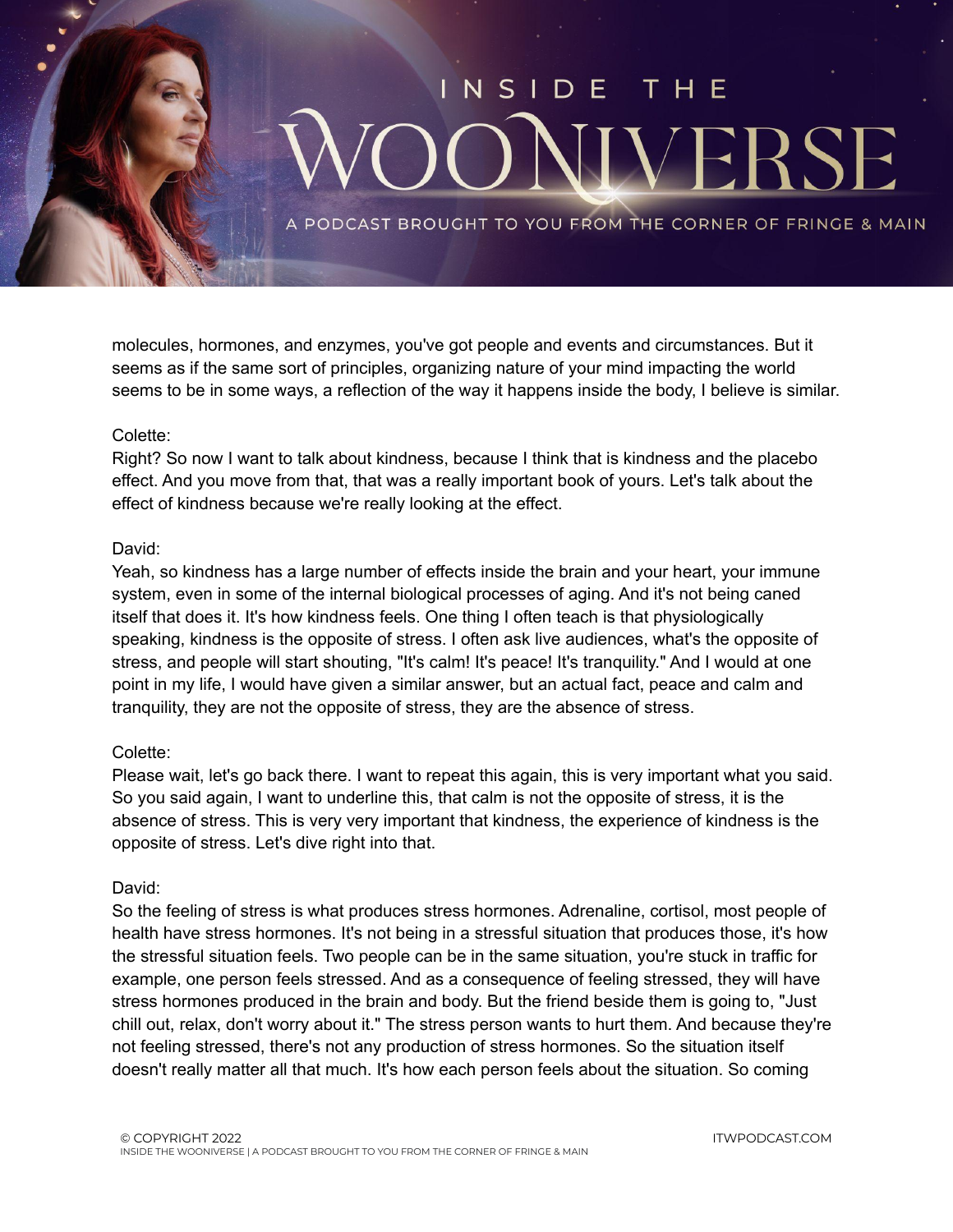## $N$  S I D F VERS

PODCAST BROUGHT TO YOU FROM THE CORNER OF FRINGE & MAIN

back to kindness, it's not the act of kindness, it's the experience of kindness, what that feels like, the connection that you get with a person or even an animal.

#### David:

And it's how that feels, that generally it's not stress hormones, I call them kindness hormones, and I call them kindness hormones to draw that parallel, because the opposite effect is like a seesaw. And one of the most amazing things research shows is that, when kindness goes up, stress comes down. It doesn't mean that stressful things don't happen when you're being trained. It's the experience of kindness takes the sting out of the stressful events, and the physical sting as well. So they just don't feel the same, they don't hurt the same. So kindness in many ways, physiologically, for example, stress increases blood pressure, but the experience of kindness reduces blood pressure. Some of the most amazing effects I think, are inside the brain.

#### David:

Like we know that the experience of kindness regularly, actually causes physical change in the structure of the brain, just like stress does. It's like, if I go to the gym and work out a muscle, then the muscle gets firmer and larger. Something similar happens in the brain, but we don't call it muscle growth. Neuroscientists like to sound a bit cleverer. So we call it neuroplasticity. But the idea is similar. So if I did mindfulness, in other words, I breathe and notice that I'm breathing. So therefore I'm being mindful of my breathing. I then work out this frontal part of the brain above my eyes, and it takes it to the gym. So undergoes that physical change, but instead of doing mindfulness, if I instead do what I call kindfulness, so instead of your attention being on your breathing, your attention is on kindness and the experience of kindness, or you might be thinking kindly of a person, of someone, all the reasons why you value a person's experience. You might even recall an experience you had when someone gave you something that made you feel good, or you did something kind for someone.

#### David:

But that experience works out this frontal part of the brain. But there's a slight bias to the left hand side, and a slight bias slightly deeper and as well. Now, these are regions of the brain associated with happiness and joy, and even spiritual states of consciousness. So what that ultimately means is, as we work out these brain regions, they become more powerful. And it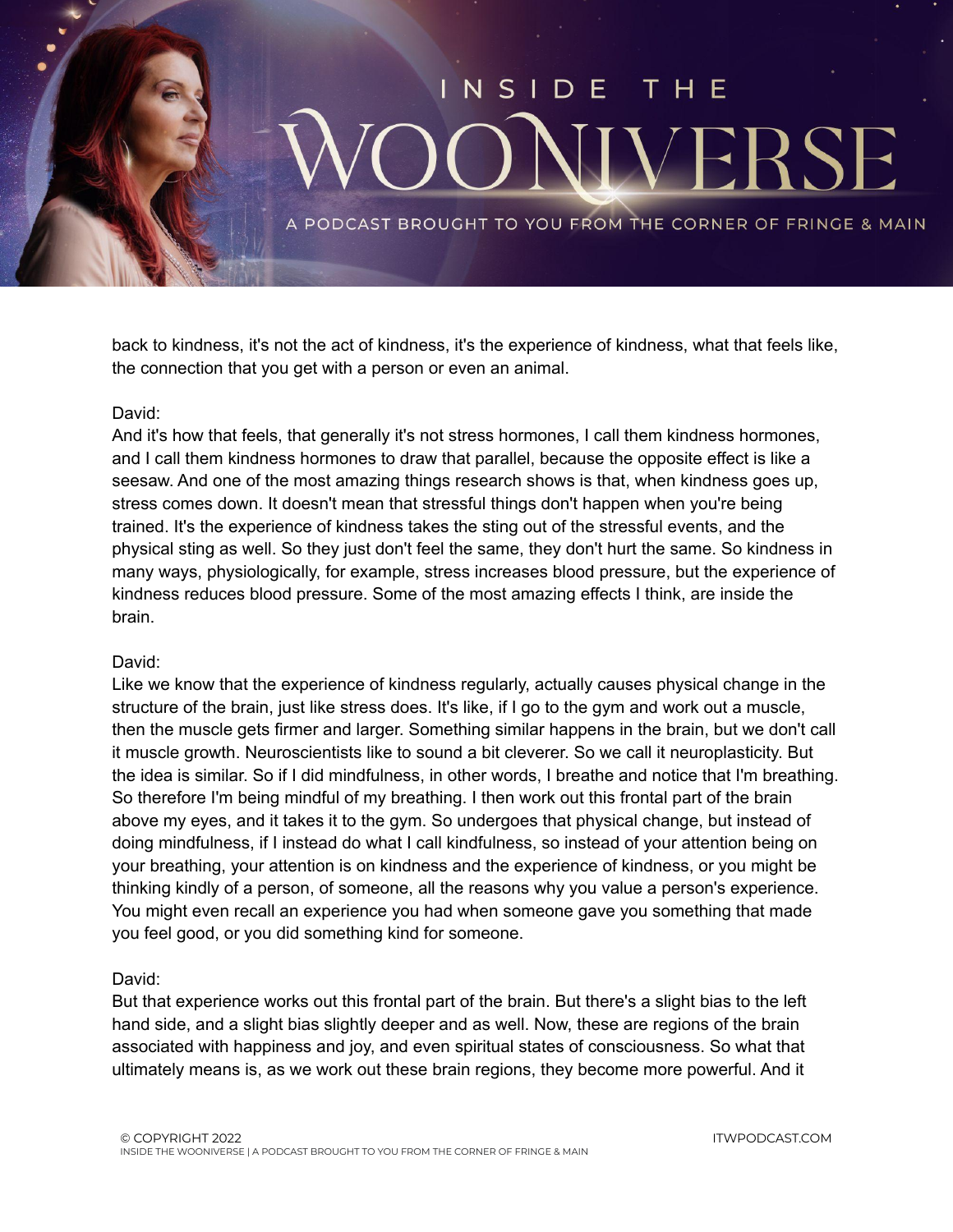

becomes therefore easier to extract happiness and joy at the backdrop of everyday events and circumstances of our lives, it just becomes easier to experience the positive because of how kindness feels.

#### Colette:

I love that. And it's not that you're trying to control the outer at all, right? That's not it at all. You're not even engaged with the outer, you're holding space for this feeling state. Is this kind of like gratitude? Like when you practice being thankful? Is it similar or does that hit different parts of the brain?

#### David:

Very similar because when you're being thankful for something what you're doing here, in many times you're immersing yourself also in the experience of kindness, because you're grateful, for example, perhaps for the fact that someone said or did something really nice for you. So what you're actually recalling and experiencing in that moment is what kindness feels like, and you're grateful for it.

#### David:

So some of the same things happen inside the brain and inside the body. Some of my favorite effects of kindness is how it affects the heart because of how it feels, actually has a physical effect in your blood vessels. It reduces the tension in the arteries, and overall reduces blood pressure, that's what kindness hormones do. They park on the lining of our blood vessels, they cause them to release in tension, the blood vessel expands, the heart doesn't have to push as hard to get the blood through. So you get an easing of blood pressure. So kindness hormones are called cardio protective, and that means they protect your cardiovascular system. So any way of producing them, that is just being kind is also cardioprotective. And I absolutely love that.

#### Colette:

So we could actually use that as a kind of a practice, kindness could be a practice like your meditation practice instead of just the mindfulness practice. But being kind is actually an awareness right? A feeling state of awareness, you're practicing that anything that we rehearse often enough becomes our primary state of being as you know, and right now the whole world is rehearsing stress right? There is a lot going on. And then I think it's really a discipline what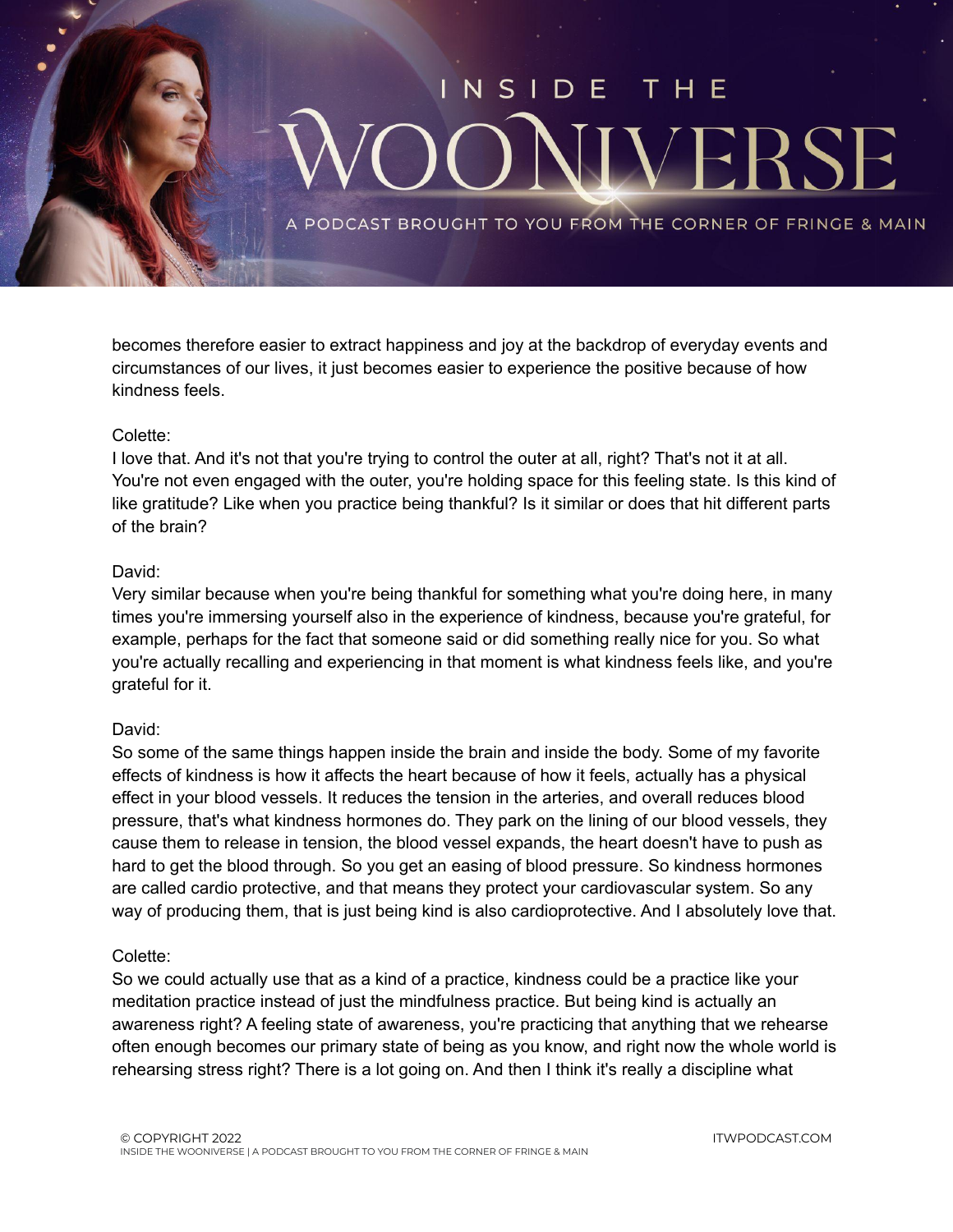

you're talking about, but tell me about the negative bias of the Nocebo a little bit just because we have to acknowledge that the conditioning that a lot of people are going through is like a Nocebo, do agree with me?

#### David:

Yes, a Nocebo effect is in a sense the opposite of the Placebo. Nocebo actually comes from the Latin "I shall harm" whereas Placebo comes from the Latin "I should please." And so we are expecting an improvement, if the placebo effect can cause an improvement, expecting something negative, and this is what we'd call a Nocebo effect. So it's the expectation itself that increases stress in the body that increases the seeming negative symptoms of something. Nocebo effect doesn't cause any harm, but it can generate symptoms of something. The difference between Placebo and Nocebo is the direction of what you're expecting to happen. And it's your expectations, your belief that is driving it.

#### Colette:

Right. So if you look at the outer world and allow that outer world to dictate your state of being, then you're going to have an effect that's directly related to the outer experience. And so we have to actually make a choice that the practice of kindness is a choice. And it can be a discipline, because if we exercise that muscle enough, that will be the stronger muscle, that's the one that we feed then and then it's going to have huge effects everywhere. Oh my, I'm so excited. Okay, now can we talk about something else now? Can we talk about the science behind visualization, I teach visualization, it's my guided vision journeys and meditations, etc. But I'd love to hear about the science. I'm a total geek, and I want to know.

#### David:

So in many ways, your brain doesn't really distinguish all that much between whether something is real and imaginary. One of my favorite studies in visualization was a Harvard study. It's affectionately known as the piano study. And volunteers basically play the sequence of five notes on a piano for a couple of hours and five consecutive days. I mean, you're not playing continually. You play the notes for a minute or so you rest for a minute you play the notes you rest, but on and off for a two hour period, and they had their brain scanned every day. And the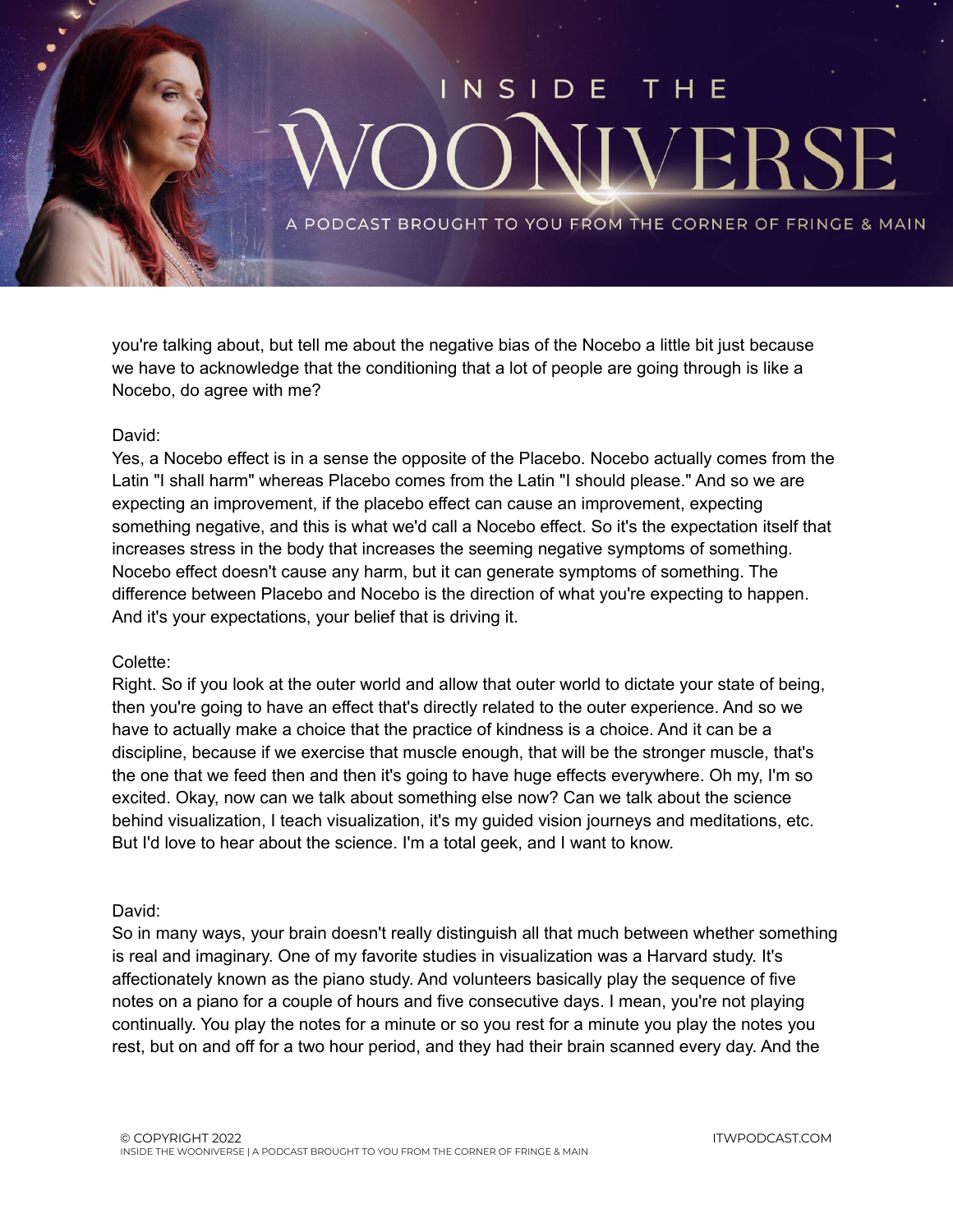

region of the brain connected to the finger muscles that they'd been using to play the notes had grown in size by about 30 to 40 times and this book a moment ago, it's called neuroplasticity.

#### David:

It's the brains version of muscle growth. But a separate group of people during that time, instead of playing the notes with the fingers, they played the notes with the mind. It's called kinesthetic imagery. So what they did, they closed their eyes and they imagined what it would feel like to play the notes with the finger. So they had to imagine the movement, physically play those notes in the fingers for the same period of time. And amazingly, after the five days, they had their brain scanned every day. On the fifth day, you put brain scans side by side, you couldn't tell the difference, the same region of the brain in those who had imagined had also grown by a factor of 30 to 40 times if you put the scan side by side, you really can't tell who was in which group.

#### David:

I mean, in other words, under those conditions, the brain wasn't distinguishing between real and imaginary. That type of technique, visualizing like that has helped 1000s of people who've had stroke, even some spinal cord injuries, it's been applied to an even professional sports people, most elite athletes use that knowledge. That if you visualize it isn't just something that sort of feels nice and makes you better at something, there's actually a physical change in the structure of the brain, which then impacts the way in which the body behaves and moves as well.

#### Colette:

Wow, that is the coolest thing. And that is so amazing because imagine all the different ways this could work. You know what's really funny? That's one of the reasons I won't watch horror movies. I know that people think I'm nutty, but I don't want to imagine that. I don't want to imagine that... I want to only imagine happy, like when I'm watching, I don't want to see anything really awful. Okay, so let's talk about the science behind the effectiveness or influence of crystals. I love crystals. I have so many crystals. I'm a total crystal bunny, tell us about that.

#### David:

Well, I wrote a chapter on Crystals at Tondo. It was the largest chapter of the book. Actually, I was surprised that how much there was to see, from a scientific perspective. There hasn't been clinical trials on crystals. But you don't really have to, there's a lot that science can see. There is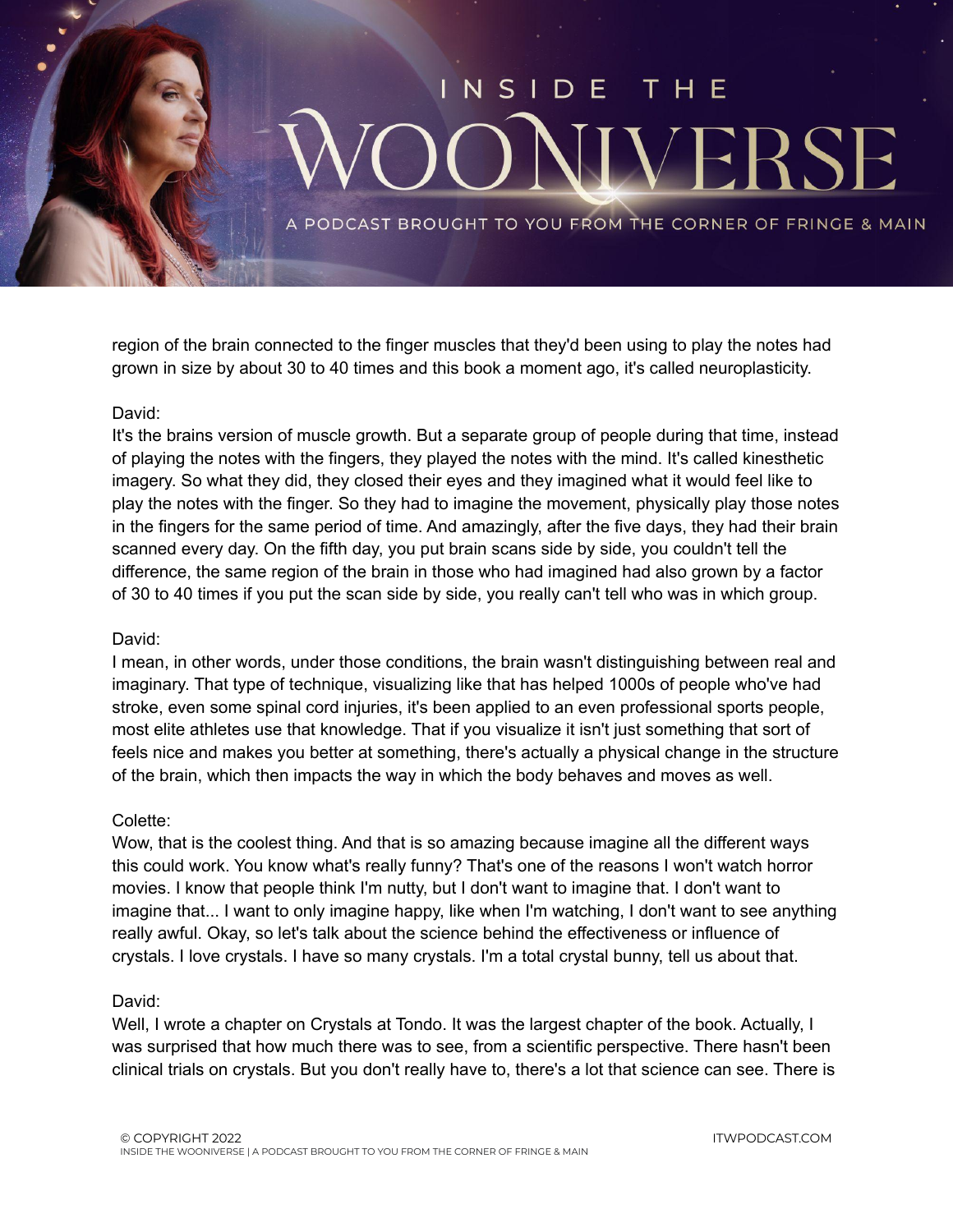

actually three ways that I wrote that crystals can have an impact. The first way is actually harnessed by the Buddhist practice of Dzogchen. Dzog chen is a teaching in Buddhism where they use a clear quartz crystal and what the crystal serves is, what is called a mental representation. Now we know in cognitive psychology, that a mental representation is just something that represents that and stands for something else. So the clarity of the crystal represents what it stands for, if you like the clear state of mind or the clear state of being that the practitioner wishes to attain.

#### David:

And for 1000s of years that has helped umpteen Buddhist practitioners to help to attain a clear state of being. So when we work with crystals, if you're using a clear crystal, then because the clarity of the crystal, also for a person who is meditating with a crystal as well as how I use crystals, the clarity for me represents a clear state of mind. And what a mental representation does is, it helps to move towards it because that's how the brain works through mental representations. It's why visualization of the piano study, it's why what you're visualizing, you're not actually playing the piano keys, but you have a mental representation in your mind that's causing neurological change in your brain. If you close your eyes and create a mental representation of biting into a lemon, at least 50% the population will salivate.

#### David:

But you are not biting a lemon, you're just creating a mental representation of it. The second I argued crystals impact us as the colors. Because we know from color psychology, that color impacts us in a multitude of different ways. In fact, even neurologically one of my favorite color studies is, volunteers were given a cherry flavored drink, but the scientist colored it lime green. So they put a lot of dye in it. Do you know 37% of people couldn't taste cherry at all. And they swore that what they were drinking was lemon or lime flavored. In other words, the brain process the flavor based on what it should be given its color rather than what it actually is.

#### David:

So what I argued is, just like we know in color psychology, if I wear particular color one day, because the color helps me, because we know from color psychology that blue for example can be a common color and greens are more natural, organic kind of things. Yellows can make you feel cheerful. We know that from life itself but Color Psychology also tells us these. So I argued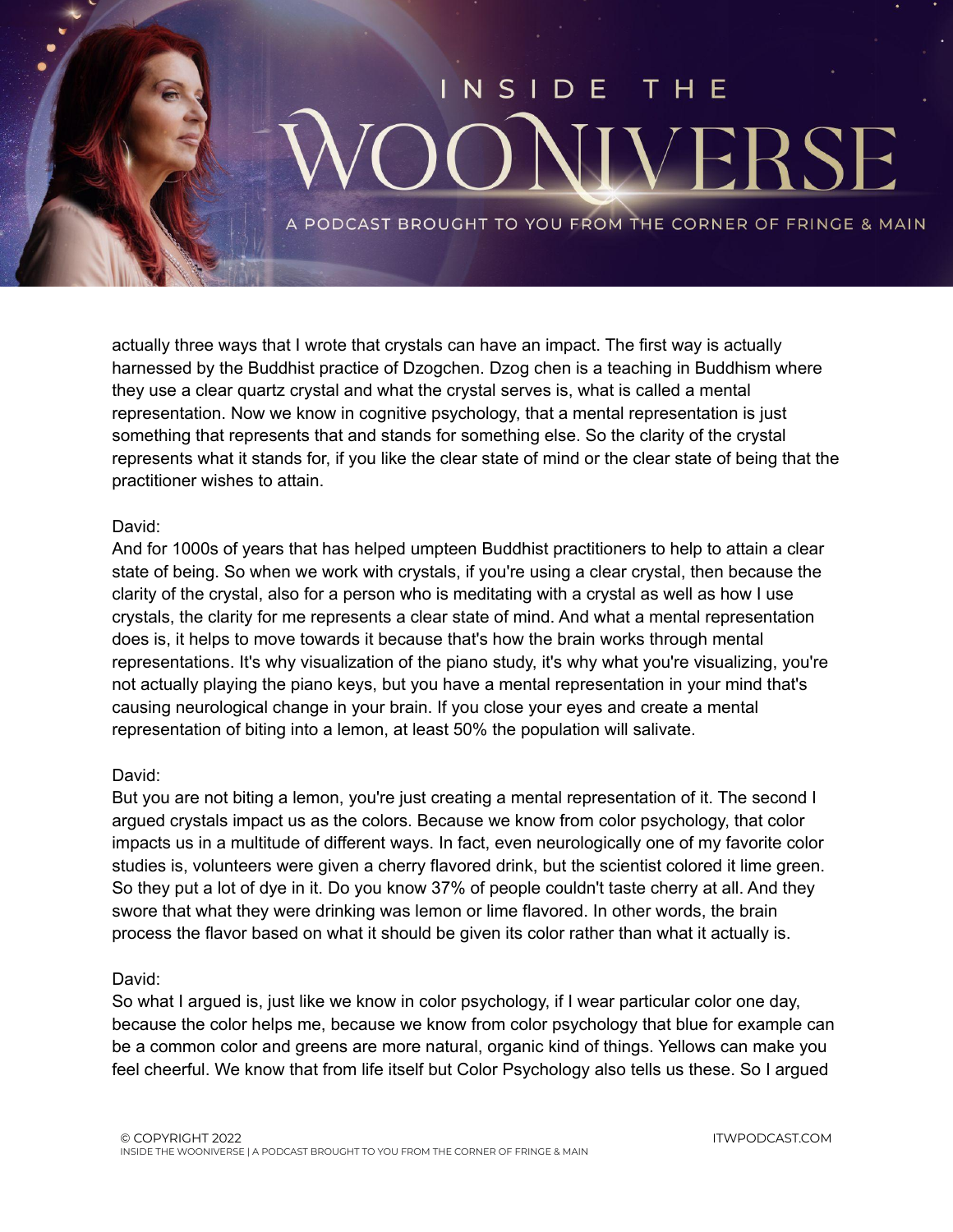

that the color of crystals, depending on how we're using them can also elicit some behavioral and emotional changes, just like the way marketers use color to elicit behavioral changes.

#### Colette:

Wow, that's so cool. I know that this is a huge chapter in your book. And then number three, you have a number three.

#### David:

I argue that there is some beginnings of research in this kind of field. But I argued that the magnetic properties of crystals often have an effect. So quartz crystal has a property that's known as diamagnetic. Now what that means is that it diverts the earth's magnetic field. Here is a good wee analogy. If I was standing outside and it was pouring with rain, I could put an umbrella up. And what the umbrella would do is it would divert the path of the rain off of me and it would go round the umbrella, and it would dump all onto someone, unfortunate soul standing beside me, who would now get twice as wet, because they would get my share of rain. So something that has diamagnetic, what it does is, it's not rain it's diverting, it's the earth's magnetic field.

#### David:

So that's magnetic fields coming around it just like an umbrella, and it pushes the earth's magnetic field to the side. So anything a lot near close to a crystal gets much more of the earth's magnetic field than at the inside of the crystal itself. Whereas some crystals are paramagnetic. And what that means is, it pulls the earth's magnetic field into it like a funnel and it deprives of it on the outside. So the question I posed was, do these little fluctuations in the intensity of the Earth's magnetic field, do they actually matter? What's been a heck of a lot of research recently on the impact of the magnetic field on plants, and it's actually called plant Magneto reception. The reason for the interest is, NASA is looking seriously, could we grow crops on Mars or even on the moon? Could we grow crops on a space station? No, there's different magnetic field strengths in these places.

#### David:

So they want to study, what's the impact of increasing or decreasing the Earth's magnetic field? Will that make plants grow faster or slower? It turns out that, like an increase for example, that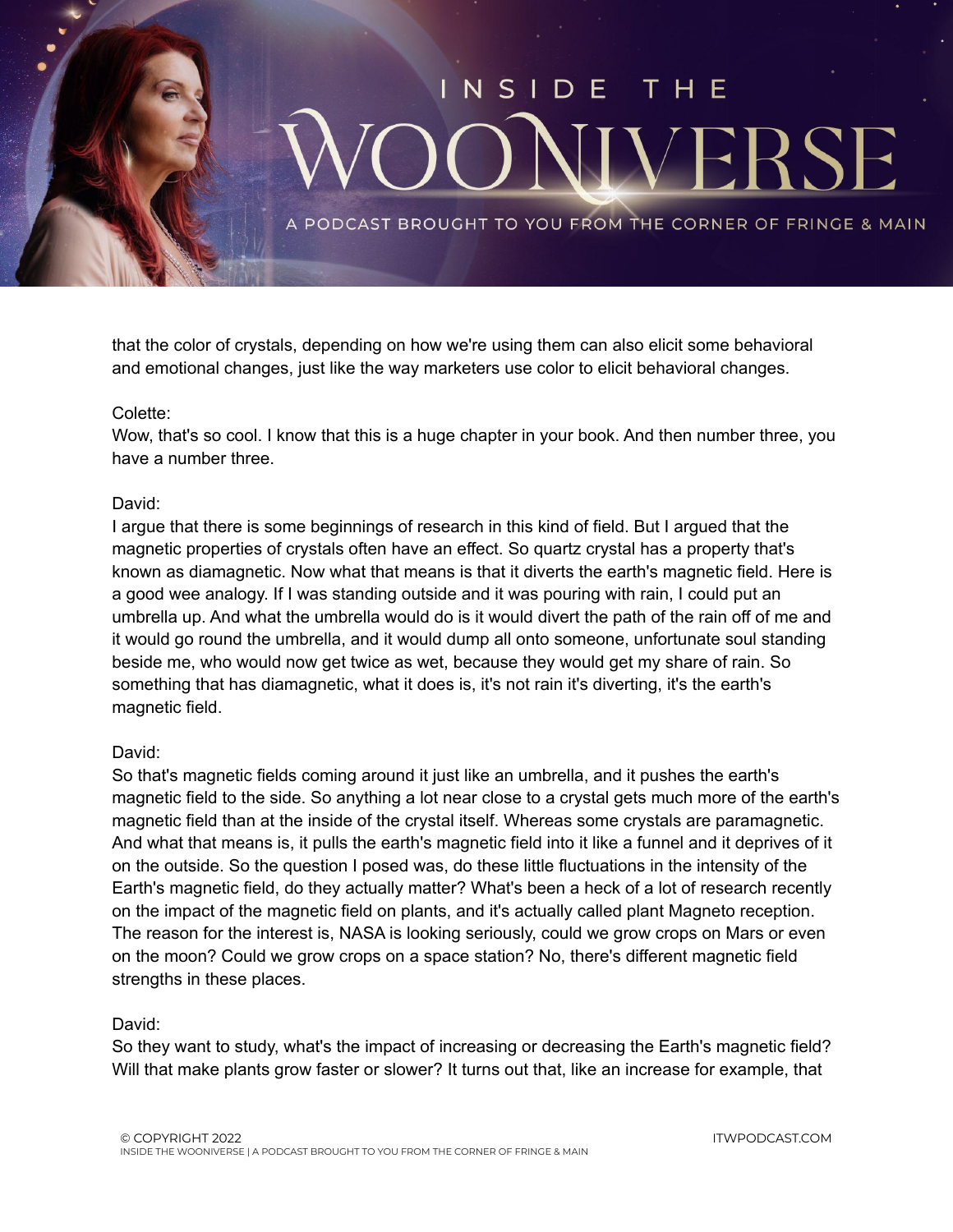

you would get from a diamagnetic substance, some types of plants will grow faster, other types of plants will grow slower, some will end up with more chlorophyll, more green, and others will end up with less. It depends on the genetics of the plant. But there's no question recent research is now suggesting and saying, "We think they're actually affecting the growth rate of plants." Now, here is a diamagnetic substance of a quartz crystal. There's not been any scientific studies on what happens when you hold a crystal. And I pointed that out in the book. But what I did say is, I don't think we can rule out, I don't know how strong the effect is. But I think that probably is some effect from a diamagnetic substance in close proximity to the body.

#### Colette:

And would you not say also, if you believe that impacts there, you have that effect also if you are-

David: Even stronger,

#### Colette:

... being willing to be open minded to it, obviously, these new scientists are doing that to do with plant growth. And that means that they might be able to manipulate it. In other words, make plants grow faster in different environments, like you said, on Mars. That's fascinating. NASA is looking into it.

#### David:

Essentially, that's what they're looking to do is understand the phenomena better. No research has been done on the human body, as far as I know. But I don't think we can rule out... And as a scientist, I have a huge curiosity for this kind of thing. I'm very, very open minded, which is why I started researching this.

#### Colette:

And that's why your book is called Why woo woo works I know. And let's talk about the heart and our bio fields and coherence. What does the latest science say about coherence and the benefits in connecting our hearts and minds.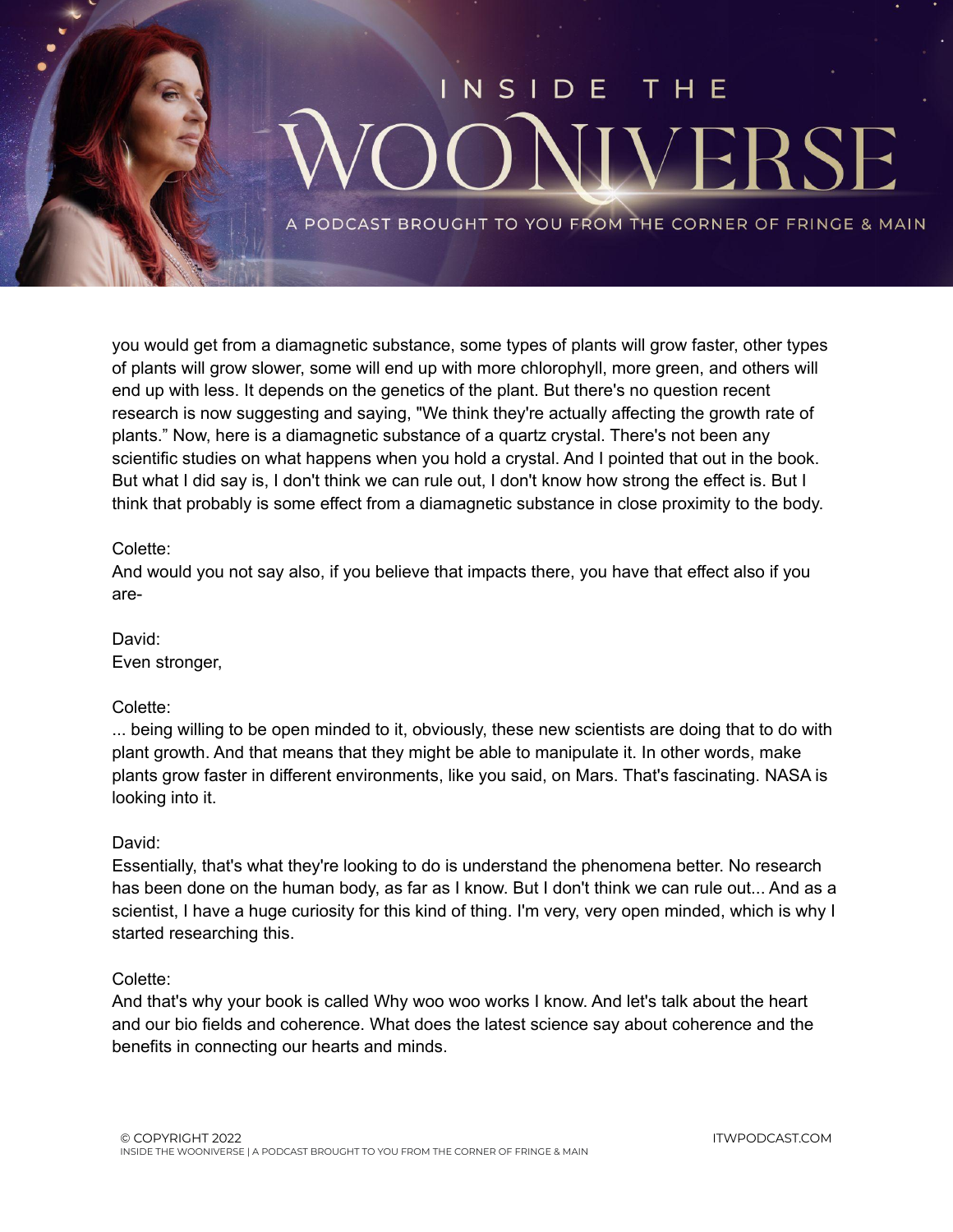### NSIDE VEI **RS**

PODCAST BROUGHT TO YOU FROM THE CORNER OF FRINGE & MAIN

#### David:

So a coherent state of mind... Coherence is like if you get up from your chair, but then you change your mind halfway in between, and you sort of hover between getting up and sitting back down. That's what many people's heart rhythms are like most of the day, not your actual heartbeat. But if you look at the beat to beat variance, it's called heart rate variability. And that really is the beat to beat variance. So if you breathe in, for example, your heart rate will speed up a little bit. And if you breathe out, it will slow down a little bit. And that small difference in the beat to beat between speeding up and slowing down that's called heart rate variability. And it's fairly predictable.

#### David:

But it's bigger if you were just, for example, if I was just to get up, or just make a decision, just get up cleanly or sit down cleanly, that'd be a coherent movement, right? But instead, most people when they're under stress, they hover between the up and down. And what you get on the... If you look at the heart rate variability on a computer screen, it looks like a jagged line like a mountain range. But if instead you just give some attention to your breath, and you can just notice that you're breathing, but put your attention on the area of your heart, which begins to bring in the idea of kindness and compassion, then what you start to get is the beat to beat variation and your heart rate becomes very smooth, instead of it being jagged, becomes very clean and very smooth. It's like the whole, every part of the heart is operating together what you've either made... It's like that analogy, you've either made a clear decision to get up, or you made a clear decision to sit down.

#### David:

Now what that also does, is that begins to inform the brainwaves. So what you begin to see is brainwaves to an extent begin to fall into sync with the heart and what's happening now. The heart having a larger magnetic and electric field begins to inform the brain a little bit and so what you get is called entrainment. And so what you're really looking for is that clear state. But what's really interesting, from the perspective of someone doing... A therapist of any form. I've talked about Reiki hands on healing in the book, but it wouldn't really matter.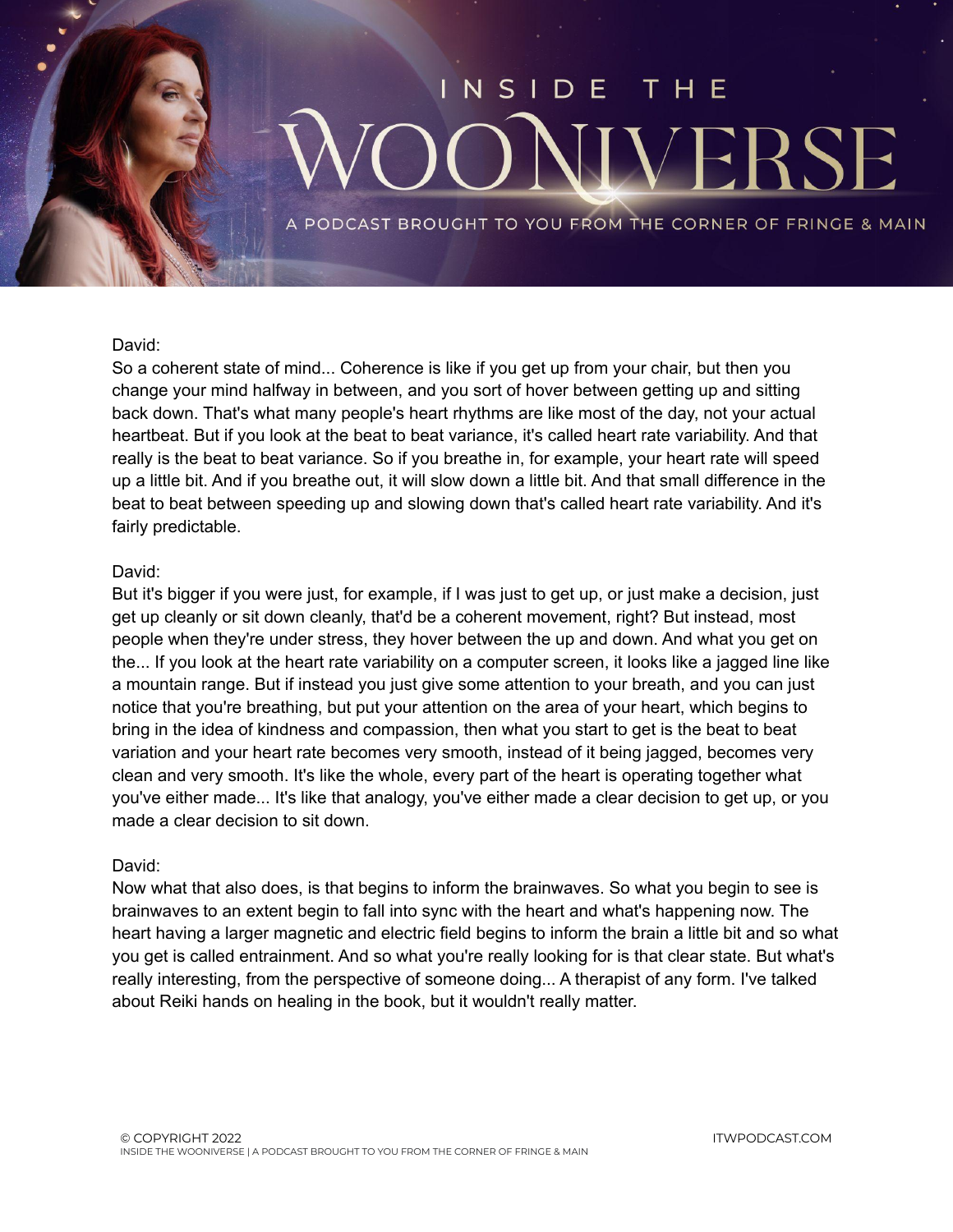# NSIDE VERS

PODCAST BROUGHT TO YOU FROM THE CORNER OF FRINGE & MAIN

#### David:

Any therapy, anytime you're in close proximity to someone, if you're in a state of coherence, then what research is beginning to show is, the more coherent you are, you actually begin to impact the other person's heart state and it's actually called the natural healing effect. And what natural healing effect means is, "I'm not actually trying to affect you, your heart in any way. I'm just being peaceful, kind and compassionate. And the natural healer effect of my presence is now beginning to move you towards a more calm, peaceful state that lends itself towards healing." So that's why it's called the natural healer effect.

#### Colette:

That's incredible. So it then reminds us that before we work with somebody, like a healer works with somebody, they have to get coherent to have the best experience when you enter into a situation with somebody else, and your energy is all over the place that also makes the impact. So what I'm getting from this entire conversation is that really, that we go back to kindness and compassion as your primary goal on a day to day basis, because that's going to impact every single thing. It'll bring you into that state of coherence, as well as enabling that entrainment. Okay, so I want to talk about entanglement now.

#### Colette:

So let's go from entrainment to entanglement. Okay. So, because a lot of people, I think that... the idea that this is 'woo woo', because people are still very much engaged in the idea of separation, right. And that's nobody's fault. We physically see this, you're over there, I'm over here, blah, blah, blah. And we don't recognize this invisible field, which is what I want to talk about this 'field' in which we're entangled. Let's talk about that now.

#### David:

Yeah. So for me, in the book, I argue that consciousness is the basis of reality. And we are therefore all connected through the field of consciousness. And although it might sound odd for a scientist to say that, given physics isn't really interested at the moment in that kind of stuff. But a lot of the research in the field of Psi you know, P-S-I, it's like an umbrella term for ESP, Potter psychology, Presentiment, Old prayer, just healing all these kind of things. For me, there's no question that there's a real Psi effect. And I know that in the mainstream of science, we tend to be dismissive of that. And the people that are dismissive of most of them it's not because you're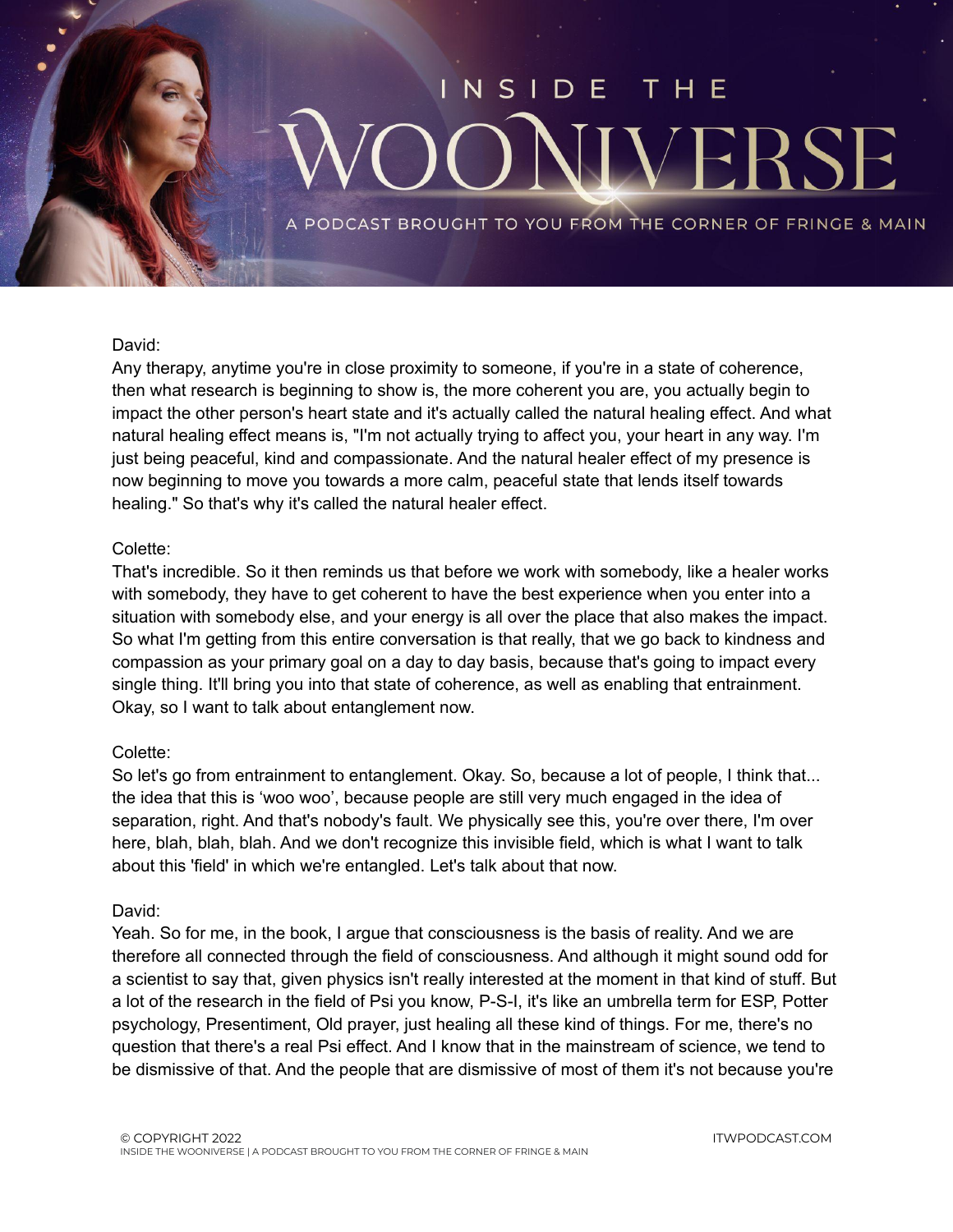

experts and you know whether that's true or not, it just doesn't sound plausible. And it can't really be plausible, you're in the mainstream, there are a lot of psychologist, physicists, every field of science believe that consciousness is just an illusion, or that it's produced by chemistry in the brain.

#### David:

And if you follow that path, then it can't possibly can't possibly be a Psi effect. So I believe, given the data, there's no question for me, and risk people researching in the field, that there's a Psi effect. So therefore, I think we have to move away from that idea that consciousness is produced by the brain. So given the main ideas, but only left with two options, and one is something called Panpsychism. The idea that particles have consciousness, and I'm not suggesting that an atom in my coach sits back, enjoys watching Netflix on a Friday night. But the [inaudible 00:28:23] goal, everything has experience. If you write down to the smallest things, all we can do is refer to the equations that are satisfying. In other words Physics can tell us... And I know this because I'm in the fifth of six years of a formal academic degree in Physics and Mathematics, just out of curiosity.

#### David:

And the best we know at the moment is what's called the hard problem of consciousness. We know what the brain or consciousness does, but we don't know what it is. We know something there. But we don't know what it's like to have an experience, we can just see what the brain is doing. Well, I have an experience, but that's not the same as having the actual experience. So it's called the hard problem of consciousness. So panpsychism attempts to solve that. But the other one that attempts to solve is called idealism. And it's the idea that a field of consciousness is actually the foundation of all of reality. And this is very consistent with the Eastern ideas of nonduality and stuff. And I argued in the book, that idealism or panpsychism, or something in between the two, for me, is the foundation of reality.

#### David:

And therefore it means that everything is consciousness, and therefore everything is connected or entangled if you willl, through consciousness. And I would even argue, although, most physicists would disagree. But I would argue that maybe many of the phenomena we see in the physical world are really just mirrors of the same sort of phenomena that we see in

ITWPODCAST.COM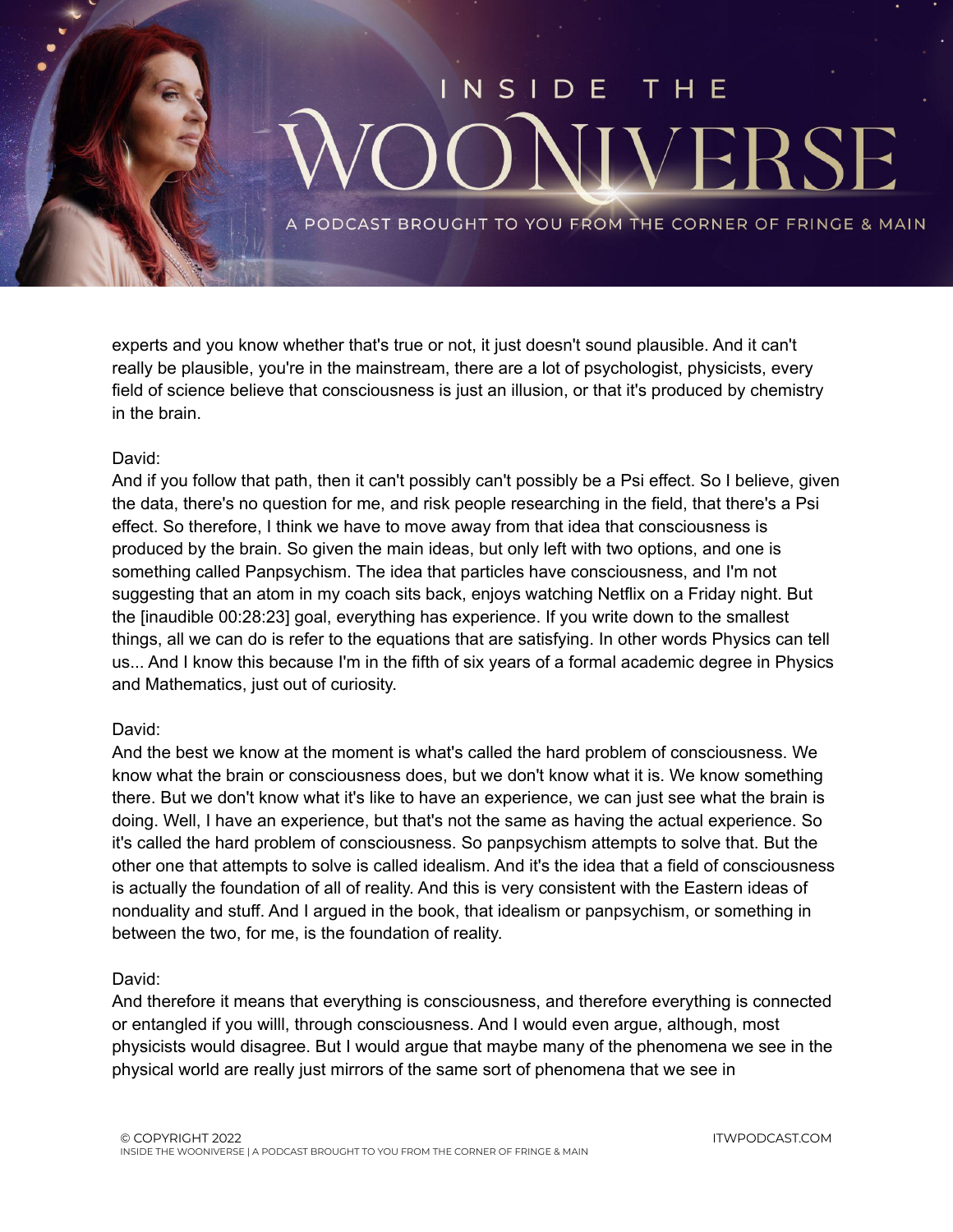

consciousness, for example, entanglement, the fact that it exists as a physical phenomenon, if you could take two particles, separate them by trillions of miles and in pain one of them and immediately the state of the other one is caught likely to wither.

#### David:

You can't send information from one or the other. But the state is connected they're entangled in consciousness. And I think that's why things like prayer and distant healing work. And that's why the... I believe there's an effect of Psi, because everything is already connected. And I argued in the book that the strength of connection increases when you feel love, or empathy, but emotional warmth. And that seems to be what some of the research shows, studies and Psi where the protocol of the study allows for people to generate an emotional connection, they Psi effect is always stronger than if the protocol takes out the emotional connection altogether. Because in science, we're overly trying to understand it so we're making it too clinical.

#### David:

So what we often do is tickle emotional connection, because we think it's all about intention. And what happens is that a very weak or no Psi effect sometimes, and the strongest effects are when we feel warmth, empathy, love, compassion, some form of felt connection. And so I would say that is the formula, if you will, that underlies impacting things that are destined, impacting life, impacting the world, is having a sense of warmth, and felt connection with each other, with things. And that's when you begin to see this, this kind of effect.

#### Colette:

Oh, that's amazing. That's actually my favorite part of the book, by the way.

David: Oh thank you.

#### Colette:

Well, because I'm a skeptical person, I had a hard time accepting that I was a medium because I was hearing all these things, I could tell the stories, etc. And I'm like, "Where's this coming from? How am I getting all of this?" And then I would know things and I would see things out of time space continuum, and I didn't understand how that went. And I was always looking for an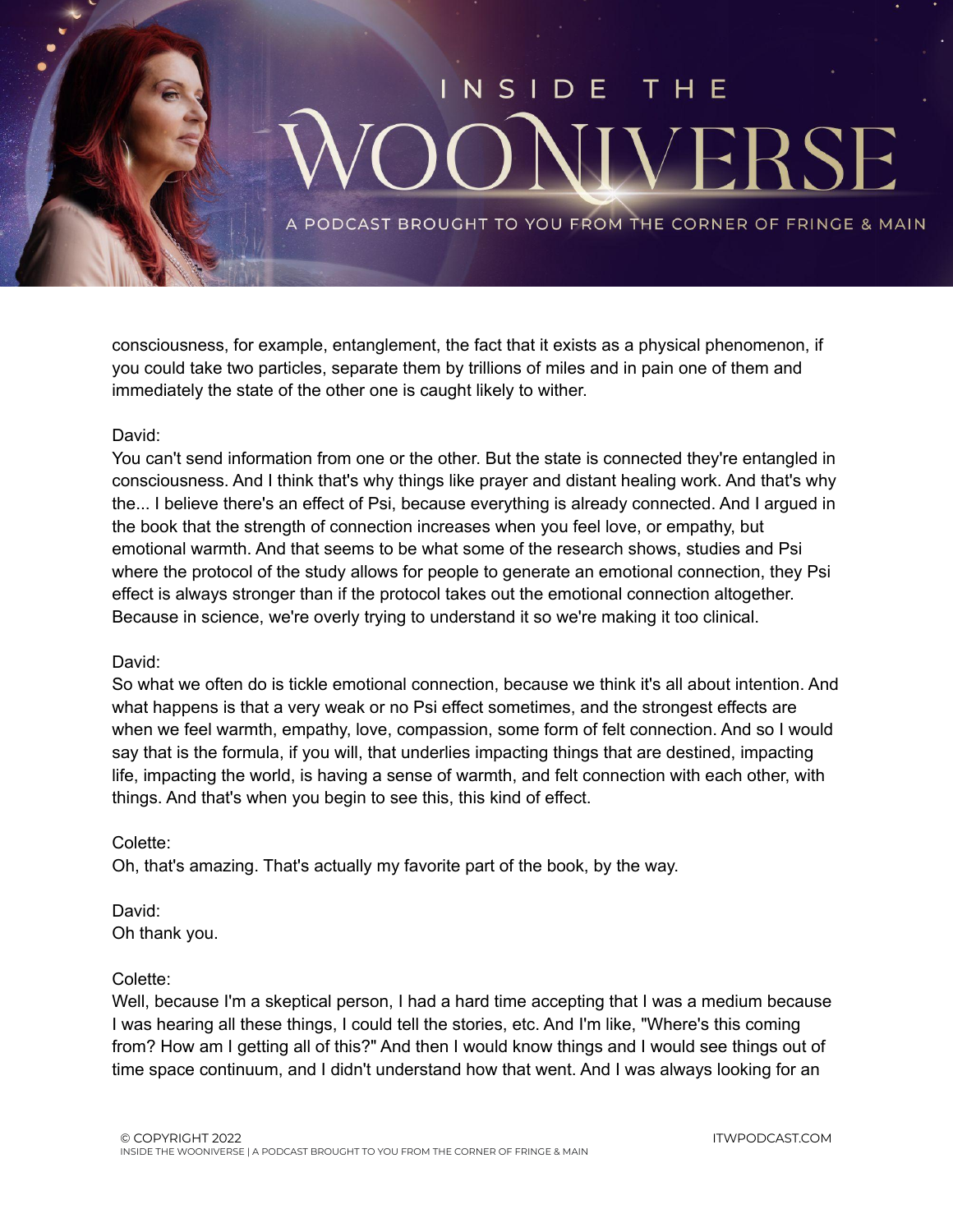

understanding like, "Explain this to me somebody." But if you look at it, the consciousness of the panpsychism or idealism model, that does explain it.

#### Colette:

When you say consciousness is fundamental to all things and my belief as an animist too, I see everything having a presiding, some kind of consciousness. And for me, it's more spiritual. And I love that you said that the atom is sitting on your couch watching Netflix saying, "Pass the popcorn." But you don't know. But we don't know that. We don't know that do we? We don't. We have no clue. But it does explain a lot of the Psi phenomena. And a lot of the phenomena that mediums and intuitives and psychics and people experience. All the time that never had any scientific explanation of it.

#### David:

For me, I've always had that that curiosity. And as a scientist, I wouldn't rule anything out just because it doesn't sound plausible for me. I've always been curious. And so I wanted to understand and investigate all the Psi phenomena. And to me, it does make sense from an idealism about Panpsychism... That's why in the book, I said, "I believe something in between idealism." And so what I argued is that everything is animated with consciousness. So yes consciousness is the basis of reality. But everything itself is also animated. Every particle has consciousness. So that's why I argued that I think something in between idealism and Panpsychism is probably true.

#### Colette:

I even feel like books are alive. Like once they're my... even my oracle cards, I just feel that they have their own consciousness too. Like there's the concept of consciousness being independent from inanimation, right? I don't believe there's anything inanimate ever anywhere.

#### David:

Of course it has consciousness. Any singular inanimate object. So maybe, I believe is entirely possible, to focus your attention. And this is what if I'm saying a prayer for someone, what I do, is I actually try to feel connection. I try to feel inside the person. And I tried to heal and visualize and say the prayer from actually almost a sense of feeling connection with on the understanding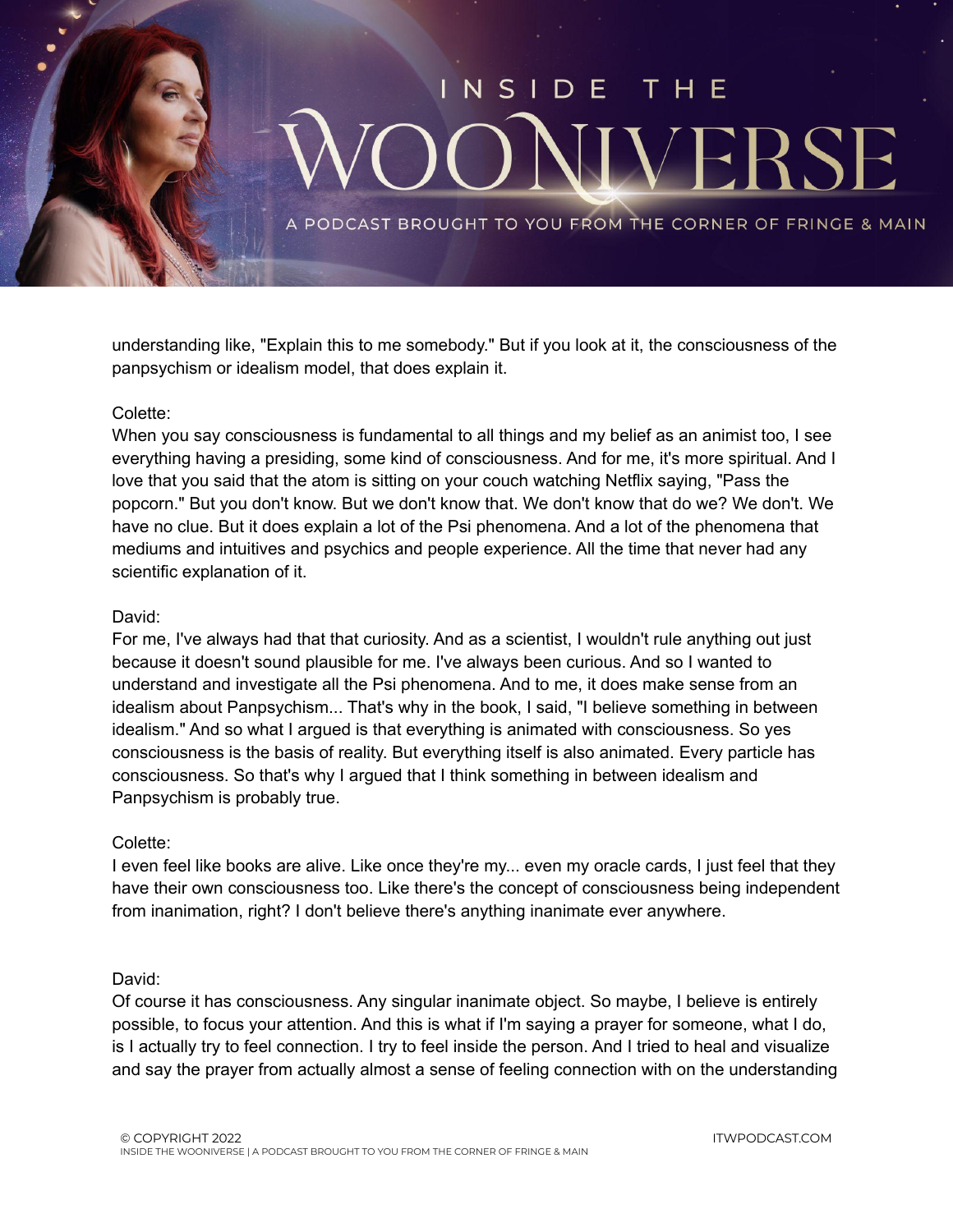

that we are both animated by the same consciousness as we're both part of the same consciousness. So of course, I should be able to do this. And I use that as almost a belief effect for myself. And I imagine it's almost sensing the internal conditions. And so when I say a prayer, it's not just a, "Please God, make John better." It's more of a, "Please help me to understand and be such a connection and help me to see what I can do."

#### Colette:

I love that and the prayer too when you think of that. I say a prayer, "Relieve me of the bondage of self so that I may better do thy will, make me a channel for thy peace." So it's like get rid of... Kind of move my little ego mind aside because it's not about me. And let me be the channel, be a clear, like the clear quartz, the Buddhist work with the quartz it's so interesting. So I pulled a card before I got on the call with you today and it was called mending. It's for my... Well, you know I will put one in a second anyway, but it's the subject of forgiveness. And there's a lot going on these days where a lot of people project negativity to each other, etc. We live in pretty fraught emotional times and how can we use kindness? Would you say that that forgiveness as well, that kindness, compassion and forgiveness somehow operate around the same frequency?

#### David:

Exactly. Almost just like different facets of the same crystal. I feel like different aspects of the same thing, the same feeling, the same overall state of consciousness if you will. So I mean, this is what I try to practice in my life. Kindness isn't so much just something that you do as a physical thing. It's something you try to embody and how you think about people and even interpret people's actions, trying to look past the clouds, if you will, and trying to understand that everyone is just trying the best they can, given the knowledge and experience and background. We're all just in some ways children trying to find a way home. I feel like-

### Colette:

Oh I love that.

#### David:

And sometimes we stumble along we do left when probably we'd be better going right. So how can I judge someone who's turned left rather than right? So what I tried to do as my spiritual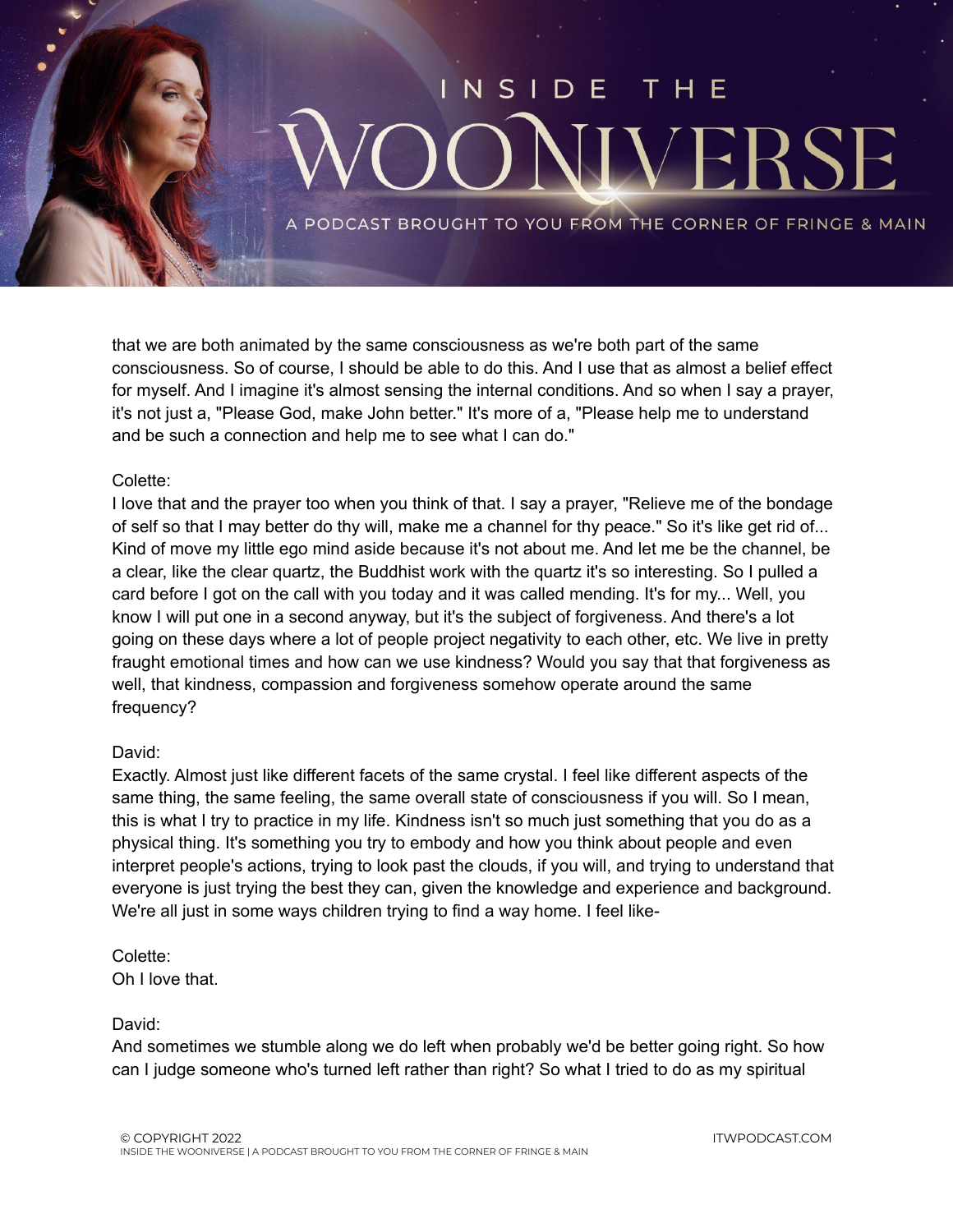

practice is to give people space, but just love them. For me, I would say something extraordinary happened when I lost my dog Oscar about seven years ago. He'd opened me up so much. He'd loved and broke me... Opened my heart so wide. He was my best friend. We did everything. My partner and I did everything we could to save his life. He had bone cancer. He was in my life for the entire duration of the time, I was working on writing a book on self love. And I use Oscar came... He came into my life two days before I started writing the book. And he passed away two days before I finished it. It was like, I believe he came into my life for that purpose to heal me so that I could become what I needed to become.

#### David:

And he burst me right open. And I remember when he passed away, I remember it my partner Elizabeth said, "Where's all the love going to go?" And I realized that it's not going to go anywhere. What happened is I felt I'd opened up so wide, that all the love and affection and warmth rather than closing down again, it felt like it just attached itself to everything and ever since that day, it's never left me. I have this background feeling like it's like a gently simmering lately effervescence of affection for every single person I see, people from my past, people I just go onto the street. And I tap into that as a daily practice, where I just try to see the best in people, and try to cut people some slack, try to forgive people as necessary, to try to feel gentleness and compassion as a way of being.

#### Colette:

I love this. You want to know what this is pretty amazing because my husband had the identical experience when our dog Beanie died. And he's never been the same man since. He became a nicer person after that, because it's so he loved that dog so much. He fell apart and complete. I've never seen him like that in my life, when we had to take Beanie to... She died in his arms. And to see that man break open like that was just first of all, it was the most heartbreaking thing. But then it was the most extraordinary thing.

#### Colette:

Because ever since then he has more capacity, just like what you said. Where does the love go with the love, you're broken open, so you can hold more? And I really understand that that to be true. So I think that we tend to want to escape and bypass loss and grief, etc. But those are things that may hurt us. But they're really important to dive in and to accept because we can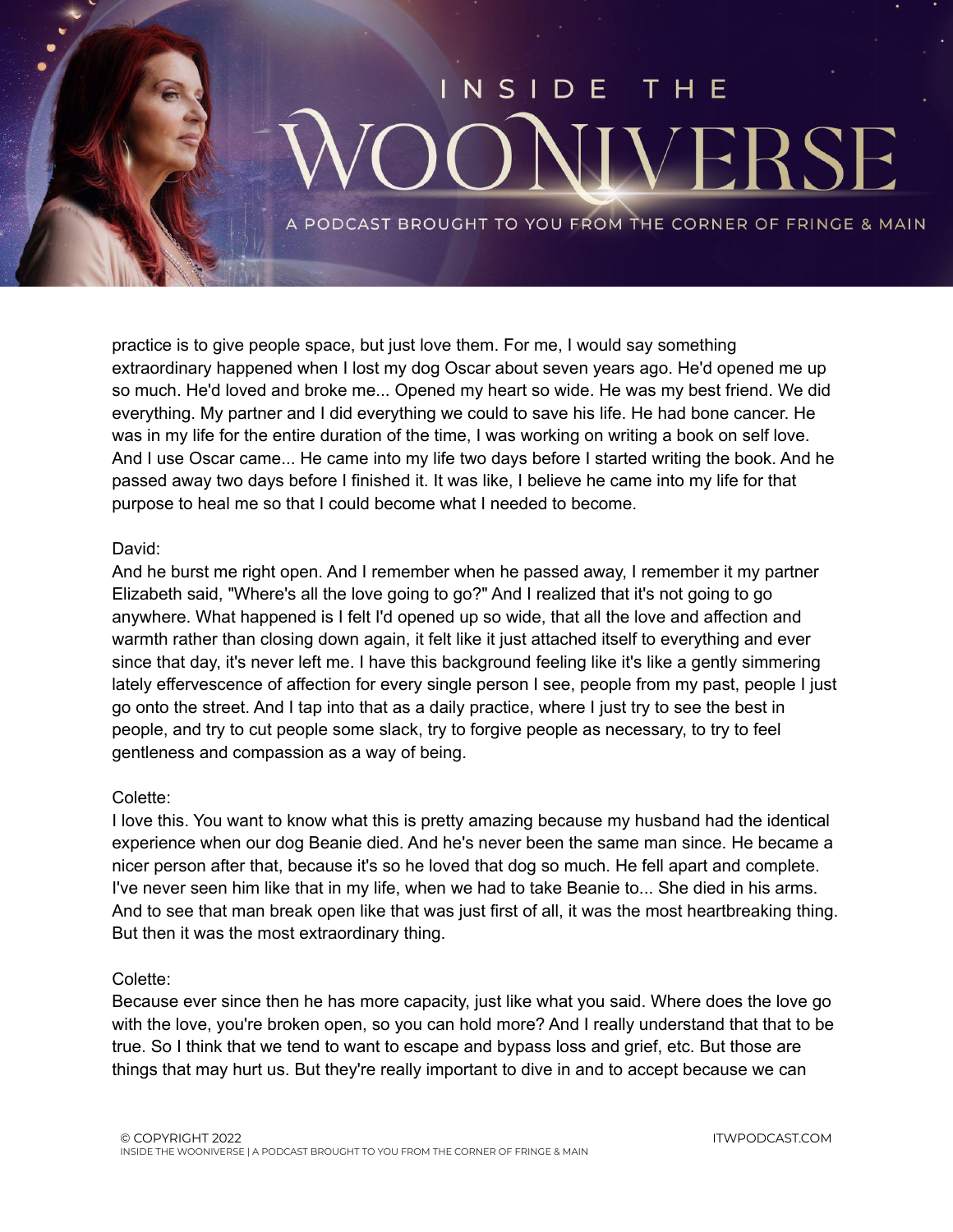

become better people as a result of it. So let me talk about anxiety for a second because a lot of people are experiencing anxiety today. Do you have any technique that you love that you would suggest for people with anxiety?

#### David:

Anxiety is something I struggled with, on and off almost all my life actually. I've been quite open in my books about my own challenges with mental health. And I've experienced depression twice in my life. But anxiety has been something that comes and goes. But one thing that can almost nip it in the bud very, very quickly, is an experience of kindness.

#### Colette:

Kindness again yeah.

#### David:

There's actually a cool but I used it to rationalize is the part of the brain that's active when you're feeling anxiety. It makes you feel separate and close and it pulls all the blood supply away from the frontal regions of the brain, which we really want to be using at the time. And what happens is research shows that kindness hormones, what I call kindness hormones they actually turn down the intensity of that anxiety region of the brain. It's called the amygdala. And research they put people inside MRI scanners and put them in a fearful state and watched the activity of the amygdala. And then they introduced kindness hormones through a nasal inhalation and immediately it was like turning a dimmer switch down the intensity of that anxiety region of the brain began to rapidly diminish in proportion to the amount of kindness hormones given.

#### David:

So what I do, my little go to technique is, I just close my eyes. And I try to recall an experience of kindness. Or if it's something recently I can just go to and someone who showed me kindness and I think for a moment how beautiful, how amazing, what a lovely thing to see or a lovely thing to do or a lovely email to have sent or a lovely someone singing Happy Birthday down the phone line, my birthday a few months, and it was such a lovely thing. Or I may even recall, when I did something kind for someone and I recall the gratitude that they felt. And so any way of accessing the experience of kindness produces kindness hormones but what we know and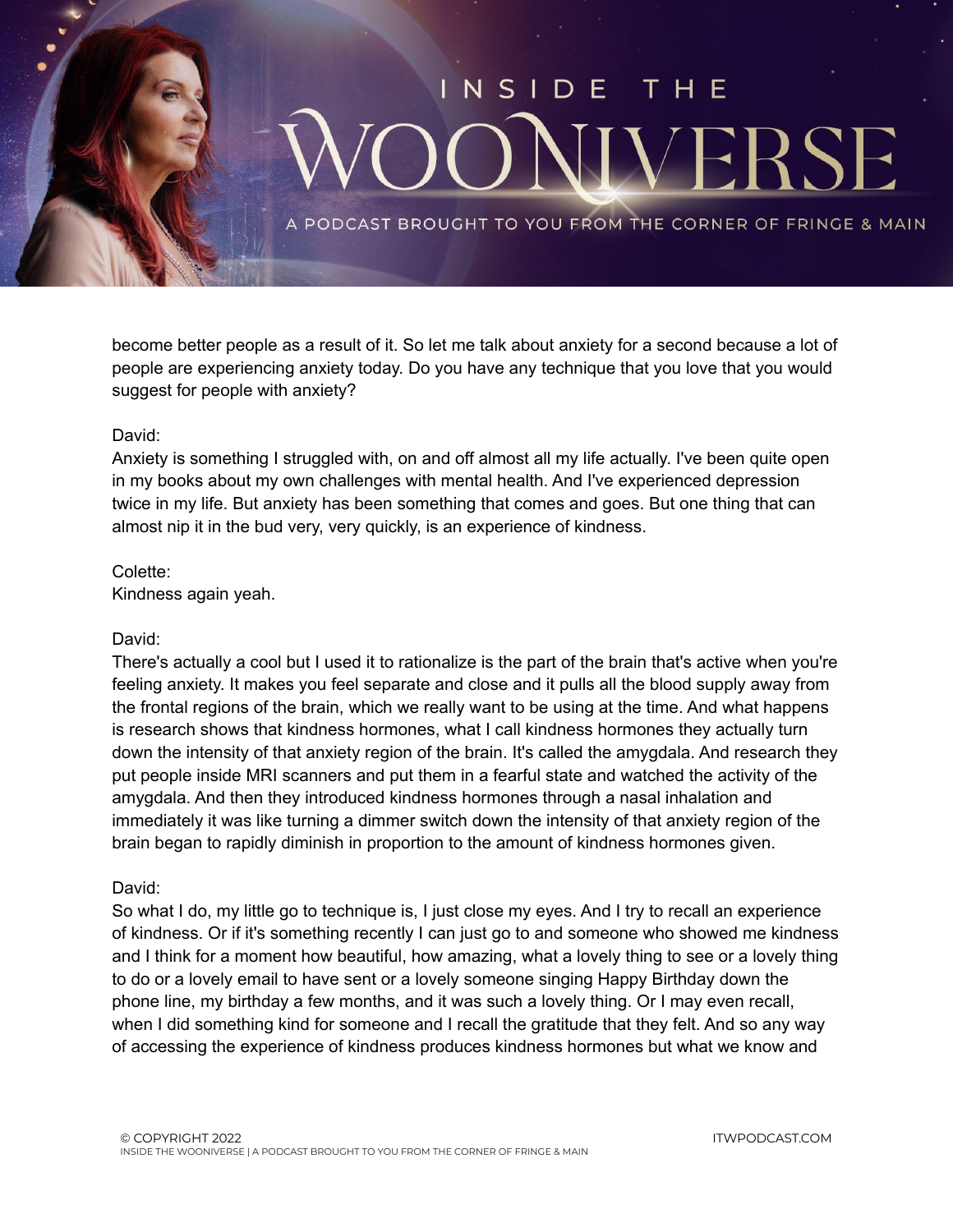

signs as they turn down the activity of that anxiety region of the brain, like you're turning down a dimmer switch in your house, as the light is too bright.

#### Colette:

I love that. Okay, I want to go back to this one thing you said about snorting the kindness hormones. Okay? What do you mean that they stuck something up people's noses?

David:

So you can eat or drink kindness hormones.

Colette: What are they? What are they called

#### David:

The main one is oxytocin, it's a female reproductive hormone. And they cross the blood brain barrier through an emulation. And you can't a eat or drink them. But the way to get into the brain is, it's like you know the people take these little squats from the noses are blocked, right? So it's called a nasal inhalation. And it's just a fine mess. And what it does Oxytocin just a small molecule, and it absorbs across the blood brain barrier. So the only way to get into the brain is through a nasal inhalation or an injection or something like that. And what I say to people as well, I think it's quite funny, is kindness hormones, also slow the aging process.

#### Colette:

Anti-aging. That's why I want to be kind.

#### David:

But you can't put them in a green drink. You can't eat them or drink them. The only way to get them into your cells is by producing them through the kind of person that you're being.

#### Colette:

Okay, what is the wildest thing you've ever experienced researching the woo woo?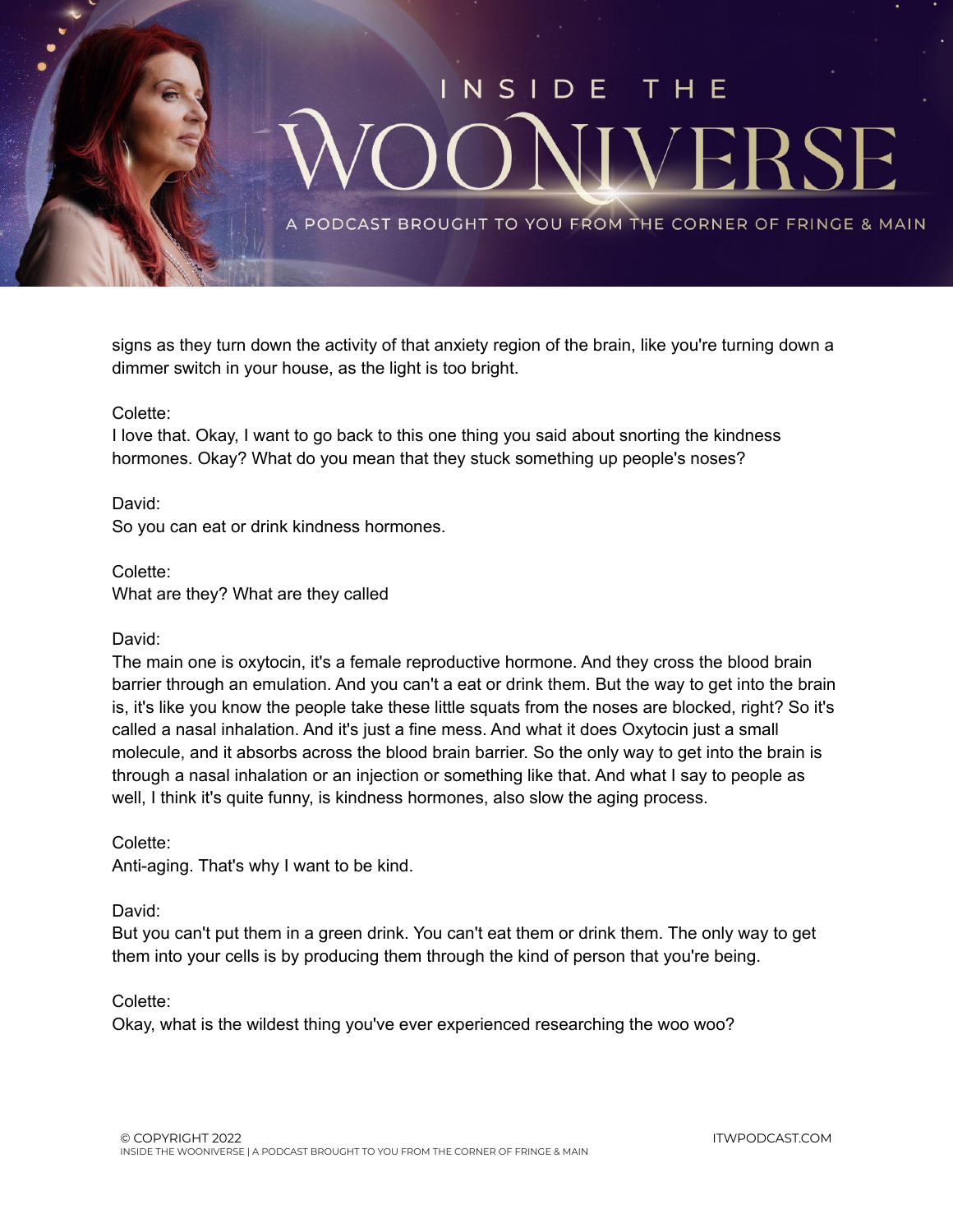## NSIDE **VERS**

PODCAST BROUGHT TO YOU FROM THE CORNER OF FRINGE & MAIN

#### David:

That's a, wow. I remember one day I was writing a blog for my website. I write weekly articles, post them on my website. And I was writing one. When I was almost finished, I thought I've just described what feels like the science of the Matrix film. And while I was writing it, I realized, I remembered that I'm giving a lecture in a few days time. I'd forgotten to order some of my books, I often take some of my books to live lectures, people like to get them signed and stuff so and I'd forgotten. And I thought I'd order because there's a midday cut off. If you ordered past midday, you don't get the next day. So it was at half past 11. I phoned up, I spoke to a woman in Customer Care called Michelle. And she took my order of 100 of my books of a few different copies of different titles.

#### David:

Anyway, I was writing a blog, and I suddenly remembered that I needed a reference from a book. And the book is by a very famous Physics professor in the UK called Brian Cox, Professor Brian Cox. And it's called "Why does e= mc<sup>2</sup>." And it's all about instinct, relativity. And as I said before, I'm most way through mathematics and physics degree. I'm just out of curiosity I just love the Science and Mathematics is like my favorite subject. And I thought I needed a reference for the blog. And I remember it was one, Einstein's equations, and it was in that book, and I was just going to write it down as a footnote. And I couldn't remember where the book was. And I remember then that I'd left it in storage, we were moving house at the time. And I remember at that moment, "Ahh, I really need that book." And I put my arms up and I beseeched the universe in a way that I do for fun. You know what? I really need that book. I really need that book. And I did it for fun.

#### David:

What I always imagine. When I do that I imagined columns of light coming out in my hands going up into infinity and I go, "I need that book. I need that book." I sometimes called God the big man, I go, "I need that book big man." Anyway, I go on writing the blog. And I thought, well, I don't have the book. So I can't put the footnote and so I uploaded the blog. And I thought I've just described the science of the matrix in the best way I've ever done. Press upload. Seconds later, well 30 seconds later. I got a phone call from my publisher, from the distributor who had placed the order with half an early on she said. "Look, David I'm so sorry but there's been..."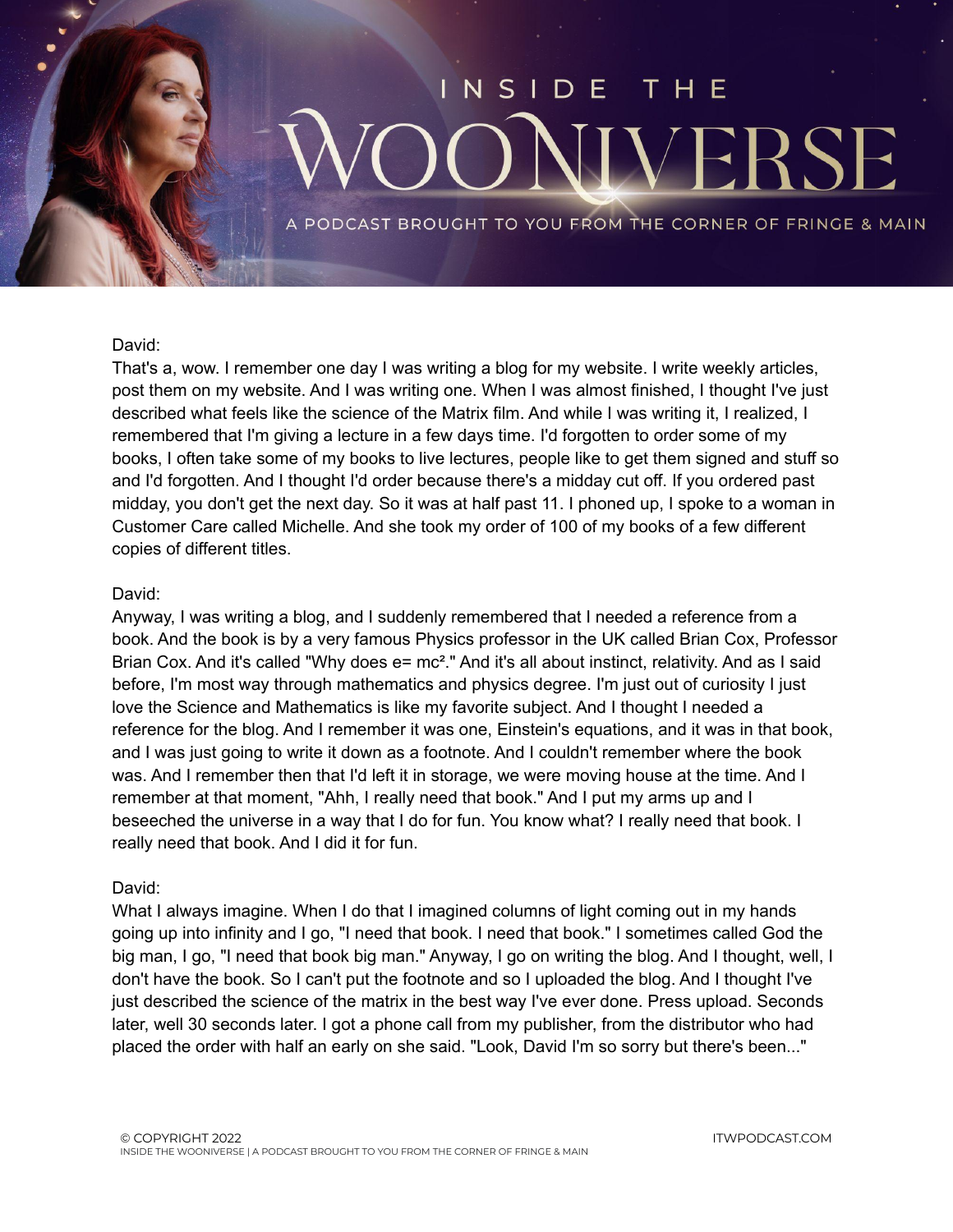

wait for that "A glitch in the system." Remember that? The line for matrix. A glitch in the matrix that happens when they change something I think it was Trinity who said that.

#### David:

And she said there's been a glitch in the system. I don't know how it happened. But this has never happened but somehow the warehouse haven't haven't dispatched all of your books have only dispatched 10. And you'll get those tomorrow. I'm so sorry. You won't have a book in time for your lectures. And I said, "Look, Michelle, don't worry about it. It was my fault. I should have ordered the books weeks ago, I always leave it to last minute. Please don't worry at all, nothing to do with you." So the next day, a box of 10, and my books arrived. And I opened the pack something strange... And I opened the pack, and there with the spine turned the wrong way around and among a pack of 10 of my books was a single copy of Why does  $e = mc^2$ .

#### Colette:

Come on. That's amazing.

#### David:

And I felt I went against the back wall and I suddenly had this sensation. I looked up and I... Colette I write about the skin of consciousness and all that. But it I got spooked. And I woke up and I said, "Who did that?"

#### Colette:

Who did that? You did that you and the universe that is your partner.

#### David:

This bizarre sense of consciousness that I wouldn't see to the average person had made. Thank God you loved it. You loved the [inaudible 00:46:03]I had this overwhelming sense of eyes in a sense of warmth and presence. It was incredible.

#### Colette:

Wow what a great story.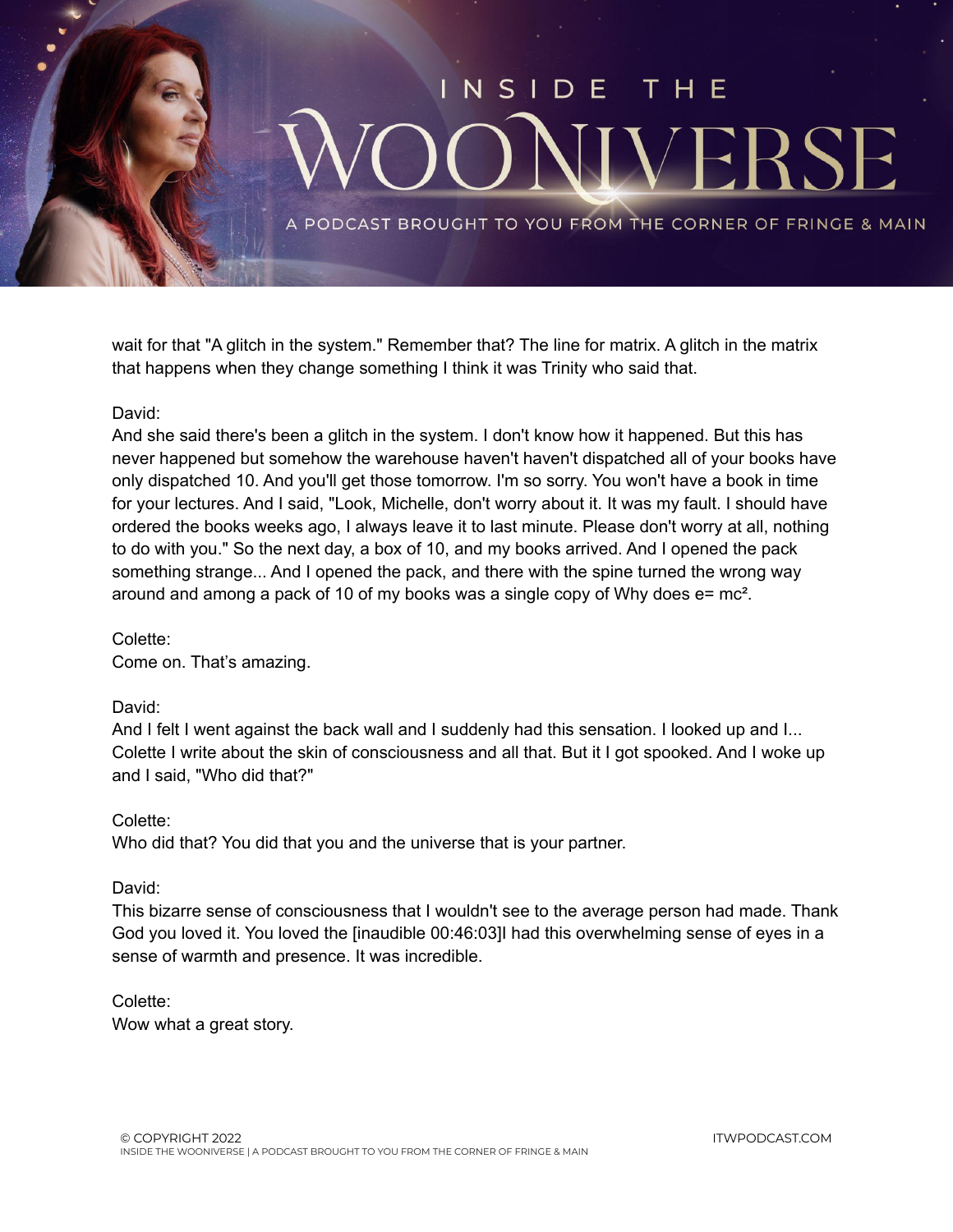

#### David:

One of the greatest things that has ever happened to me.

#### Colette:

I love that story. So do you mind if we… want to pull a card? Shall we ask the universe What else does the universe want to reflect with you and I today about our conversation and let's see if there's a subject that we want to tackle together? I'm just gonna pull a card I believe the consciousness of these cards. Oh, imagine Oh, my goodness, this is the card imagine. So this is let's just quickly dive into the power of imagination, the right use of imagination. It's kind of what we've been talking about the whole time.

#### David:

For me, what I use imagination most for actually isn't really to change aspects of my life. It's to help people to heal and to feel happier. So I use it actually... I use visualization quite a lot when I'm trying to assist people in their recoveries.

#### Colette:

I love that. So okay, I want to talk about that because you say that you use imagination or the concept of visualization when you work with other people. So is it because of entanglement going back to that saying that consciousness is shared? That we can't, we aren't really separate? That you can... Like the power of prayer that you can have a positive effect on that other person by being curious and open? Would you say that's true.

#### David:

Yeah. So at the moment I've... When I was working on this book, and I was amassed so much in the science, but also the spirituality I had to remind myself that rather than just writing about what I believe about the healing arts I... Part of me felt I need to start owning myself and doing it more. I know people that are sick that could do with a prayer, but maybe the kind of prayer that I would do with my belief that we are already connected in my feeling sense of things. And so I've started to embrace that part of me much more than I ever have in my life. For me, what I've been trying to do is embrace that part of myself that believes in the magic of healing, and the fact that we're all entangled, then maybe just maybe sometimes my prayers done correctly with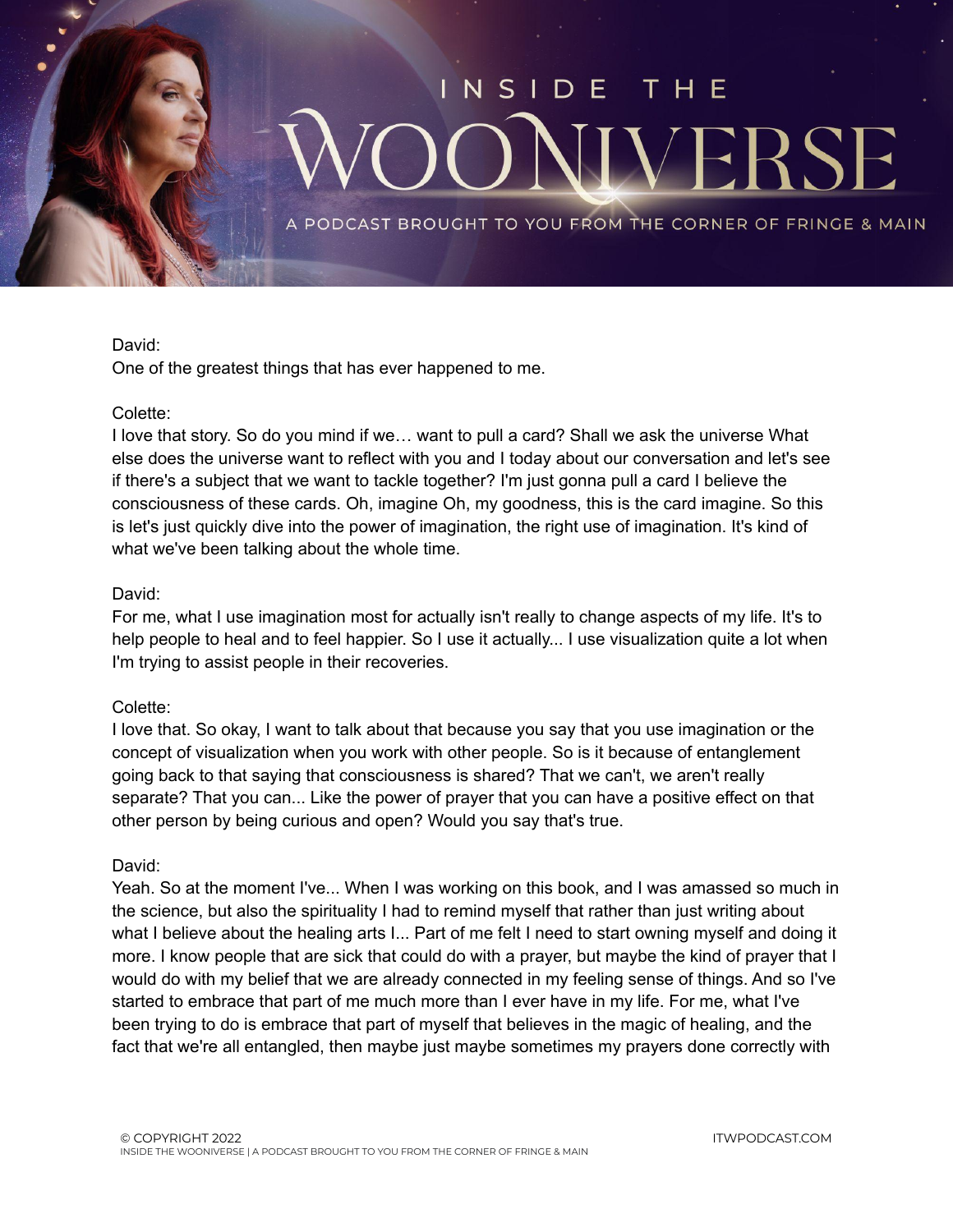

a heart of compassion and kindness and love, maybe they can have more of an effect than I've always scientifically thought they could, if that makes.

#### Colette:

No, it makes a lot of sense. Because I think what you've described as science being a kind of a container, like trying to give it form. Like trying to give the form credibility or something and but it is limited, it limits it right? Because the intellect limits it, but now you're leaving space for it to be filled with consciousness. And now, this is really interesting. Well, okay, so as we move into an uncertain future, what do you think's missing from the world right now? And what do you think? Well, I know you're gonna say kindness.

#### David:

Yeah. I would say it's not missing. It's just I think the world would benefit if we made more of a big deal of kindness. If we practiced it more, but even let's have bigger conversations about kindness. And I think it's not that it's missing from the world. I just think it is a remedy that would help the more.

#### Colette:

Yeah I agree with you. Because nothing is really missing. It's just what are we paying the most attention to? And I agree, kindness is the remedy. So let's all keep the kindness going from this dimension and into the next dimension of the Wooniverse too because when we come back, we're going into the tea time after party, but before we do, let's take a moment of pause to listen to these messages.

#### Colette:

Welcome back. I'm your host Colette Baron-Reid and this is the tea time after party brought to you by iAwake Technologies. Creators of the most sophisticated research driven brainwave entrainment. I teamed up with them to create this amazing collection of meditations all available to you for 30% off the regular price. Just go to ITWpodcast.com. forward slash iAwake to learn more. That's i-A-W-A-K-E.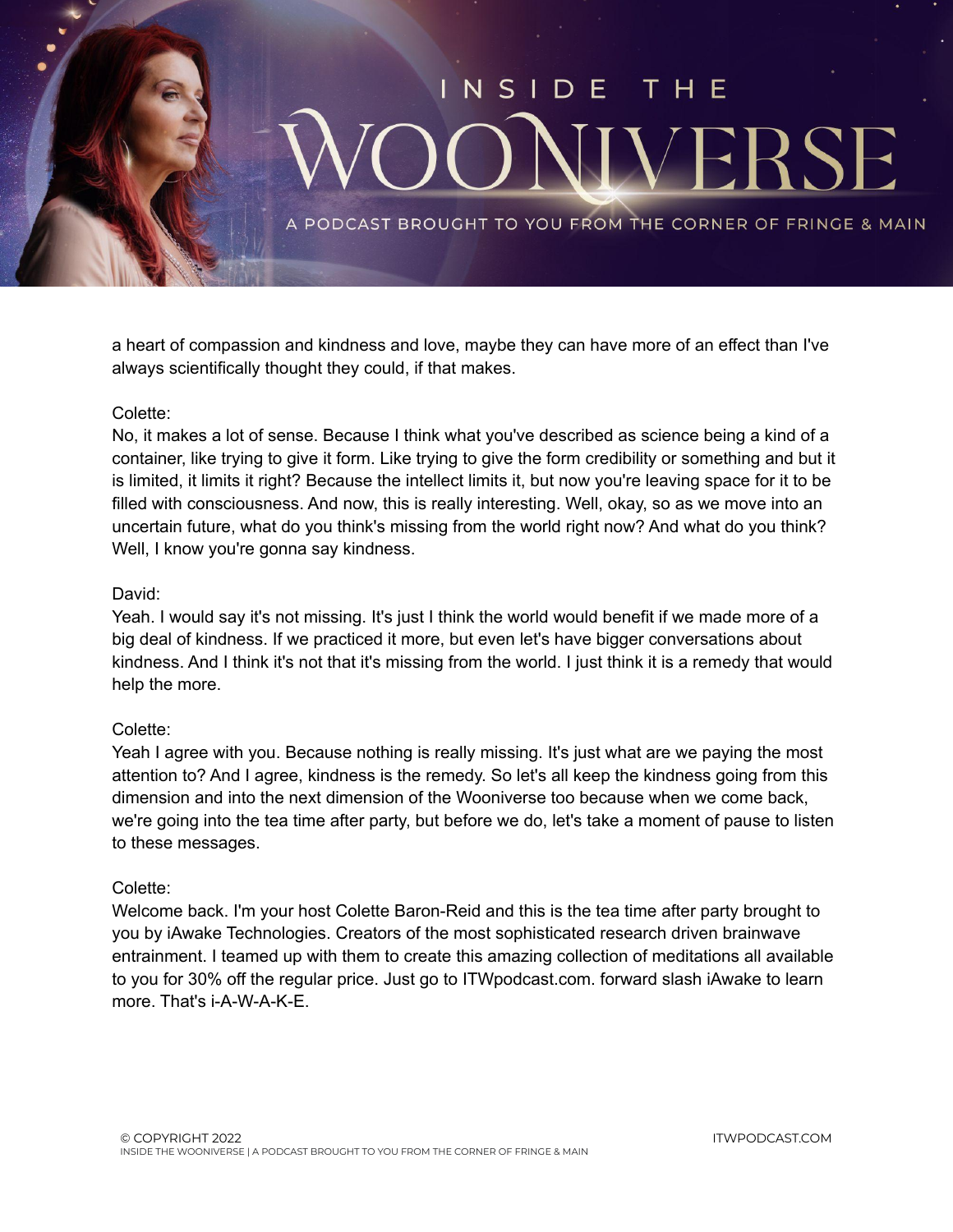

#### Colette:

Okay, so we're switching gears now and traveling to another dimension of the Wooniverse. It's called the tea time after party, a place where we're going to kick up the fun. I'm here with the most awesome Dr. David Hamilton. And joining us is my executive producer, Connie Diletti. Hey, Connie.

#### Connie:

Hey, it's so great to be here.

#### Colette:

I know isn't exciting. Wasn't this conversation awesome?

Connie:

It was beyond awesome. And Dr. David, you're awesome. I just want to say that.

#### David:

Oh thanks very much, Connie. I had a really great time. It was really, really fun and just can't wait to keep talking with you guys. Not with myself. But [crosstalk 00:51:20].

#### Colette:

Well, this is so great. Okay, David, we have some questions for you. Are you ready?

David: I'm ready.

#### Colette:

Okay, David in the universe. We don't poo poo the woo woo. So what is the origin of the phrase 'woo woo' according to you, since you did name your book, "Why Woo Woo Works."

#### David:

Well, I don't poo poo the woo woo either. But as far as I know, it's funny as far as I read, that could research anyway, the phrase originated in the 1980s, supposedly, an imitation of the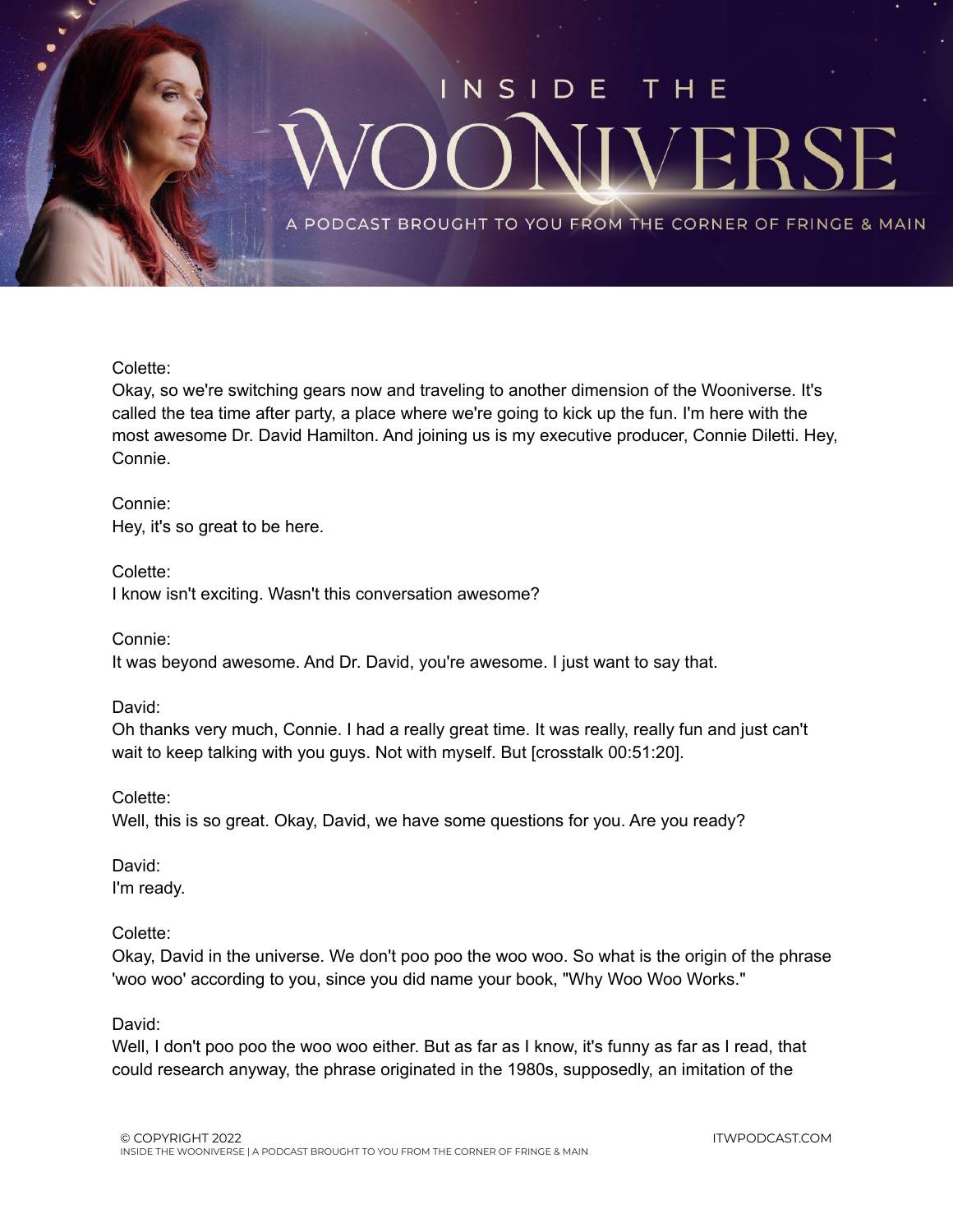

wailing sounds that ghosts would make in your... In those old films back in the 30s and 40s kind of thing when the ghost person comes on with a white sheet over their head, and it's like, "woo." So I could find... As far as I could find out that was supposedly the origin of the term.

#### Connie:

It's like, Don't poo poo the woo woo or you could get a boo boo. What do you think about that?

#### David:

I love that. But it's funny, because it has become an academia, a derogatory term because the official dictionary definition is unconventional beliefs regarded as having little or no scientific basis, especially those relating to mysticism, alternative therapies and spiritual practices. And it just so happens that as quite a lot of research and available, even philosophical thoughts, I think we've kind of got that back to front.

#### Colette:

I love that you said that because it is so true people, "Oh, that's just woo woo. that's just woo woo." Like, you're right derogatory, but in our world we don't poo poo the woo woo. Because we know woo woo works, which is why we chose you for our first guest. I love the title of your book.

#### David:

Thank you. And I can honestly not take credit for it. Usually when I write a new book, I come up with a pitch, I have an idea, right? And I write, a sketch of my idea. And then I fire it through to the MD Hay House in the UK, Michelle Pilley. And Michelle usually comes back in [inaudible 00:53:23] team kind of thing. But this time I didn't have an idea. So I went to Michelle and I said, "Do you have any ideas? You've got your ear close to the vibe, really, and what the spiritual and main body spirit and self help community are looking for?" And I said, "So given what you know, of my skill set? How do you think I could best serve?" And right off the top of her head, she came up with, something along the lines of "why woo woo works." And she said... We both laughed, and she said, "Obviously we'll never call it that." And I said, "I know, because I'm not calling a book, Why Woo Woo Works." And it's funny, it stuck as the name.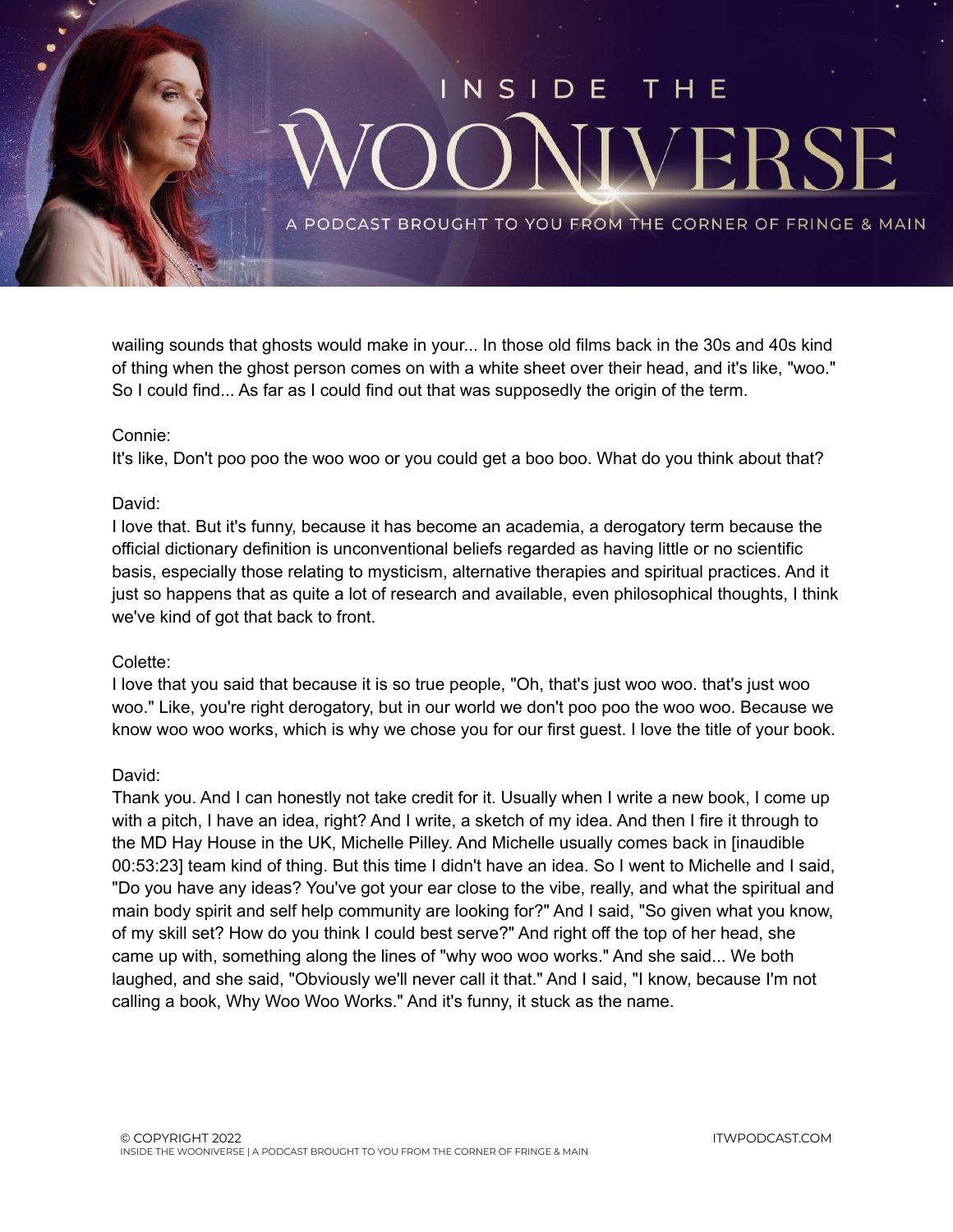

#### Connie:

That's amazing. "Obviously, we'll never call it that" but PS it's a best seller now and the name of this episode.

#### Colette:

It was really great, because we've been using it in a way to actually bring the levity to it because we know it works. It's been my world all this time. And so the idea when you when your book came out, and it was called that I was all over it. I mean, I think I told you, I had my mastermind, everybody in the mastermind, all 20 people had to buy the book and read it. And because it really is a way to say, "Look, you might call this woo woo. But this really works. And here's the science behind it." And that's what I got out of your book, which was great. So clearly, we love the name of your book. Now I've got another question. What is the wildest thing that has ever happened to you? When it comes to a spiritual moment or a wild sign or some woo woo moment that you ever had, I want to know what the wildest one was.

#### David:

Oh colette, I've had millions of them. I mean, even recently I was coming out of the supermarket. And I just you know... I've been asked, I've been talking in my head to my guardian angels. And I suddenly had an instinct. And the answer to your question was that I needed to start reading again a course in medicals. I was driving my car. And I said, I looked up briefly, and I said, "Are you trying to tell me that I have to reread a course in medicals." Anyway, a car just pulled out in front of me and the registration just said "yes." And that was just a couple of weeks ago. Wow. And then literally a couple of days later, we'd got this opportunity to really to adopt a little puppy, a little dog that we now have called Daisy.

#### David:

And I think I was in a roll with the signs coming through the car registrations. And I was driving the car, coming back to the house, and I just heard that we had this opportunity. And I was thinking, is this the right thing? And a car just caught me off on the roundabout, and it said, "Canine go, go go." And I was like, Oh, my God. Lots of stuff has happened. But that's just the most recent of my sort of out there bizarre things but bizarre things happen to me all the time I stopped even thinking of them as bizarre.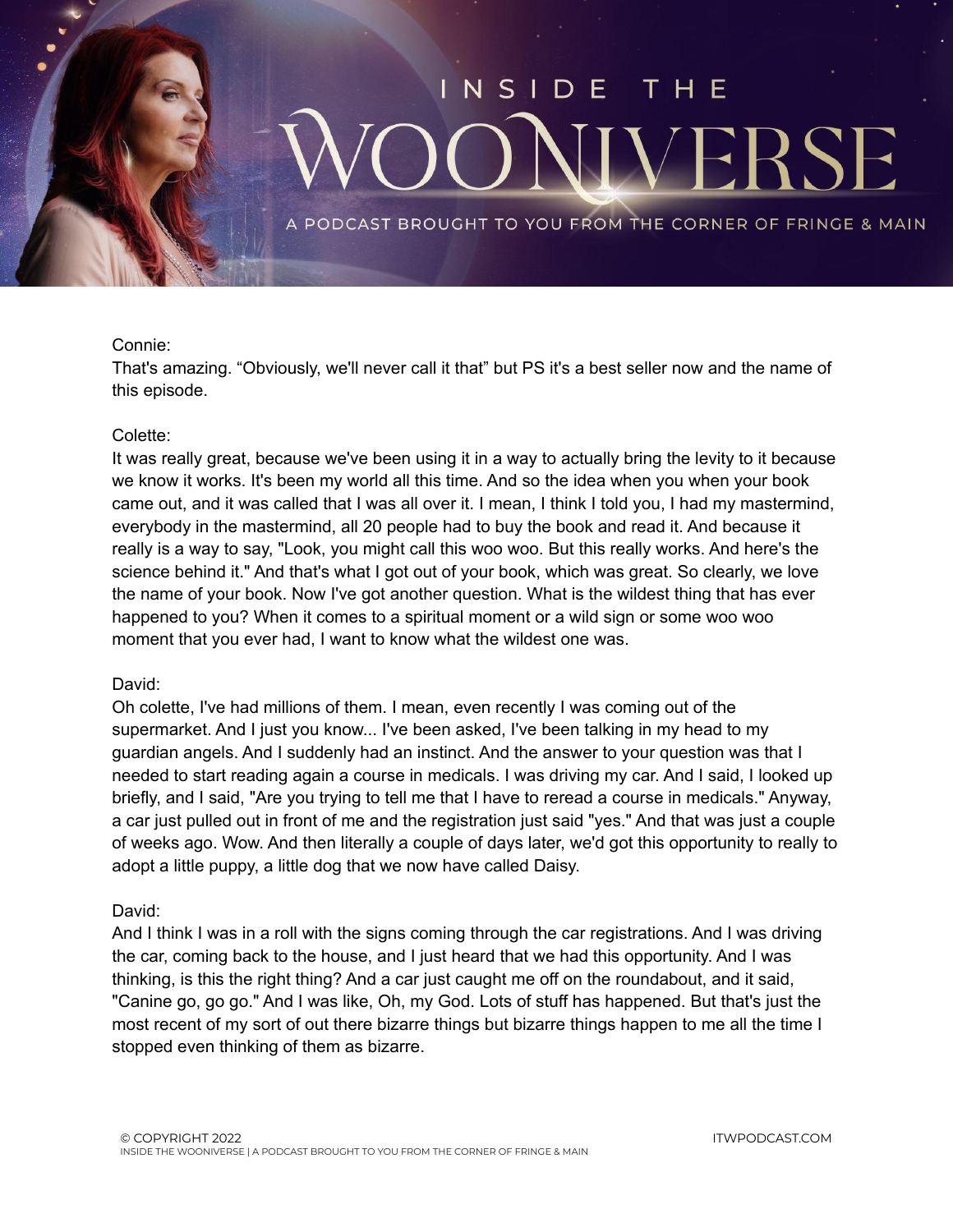

Colette:

They're so clear. Your messages are so clear. Were they always this clear?

David:

No, no. No, I mean, yes is about as clear as I've ever had spelled out for me. I mean, Connie this isn't actually cool. Really. I mean, most people have... They're so in tune that they just detect a subtle vibes. I need the words.

Connie: Yes.

David: Spell it out for me!

Connie: Spell it out.

Colette:

I do it too nevermind. I always asked for billboards. I go, "Don't make it subtle. Hit me on the head with like... I need to know exactly. Don't make me guess." I like that. And I will also see, like I'll drive by a billboard, and there'd be the answer, or I'd be looking on the car in front of me and there's the answer. I mean, yours were really good. Those were really really clear. They were very clear. Okay, David, you mentioned connecting to your guardian angels so that you're talking to your guardian angels. So I believe guardian angels have names. So I'm going to tell you your guardian angels name. You're going to help me and you're going to tell me the name of your first pet.

David: My very first pet was a hamster called Bethel.

Colette: Okay, Bethel. And what is the name of the street you grew up on?

ITWPODCAST.COM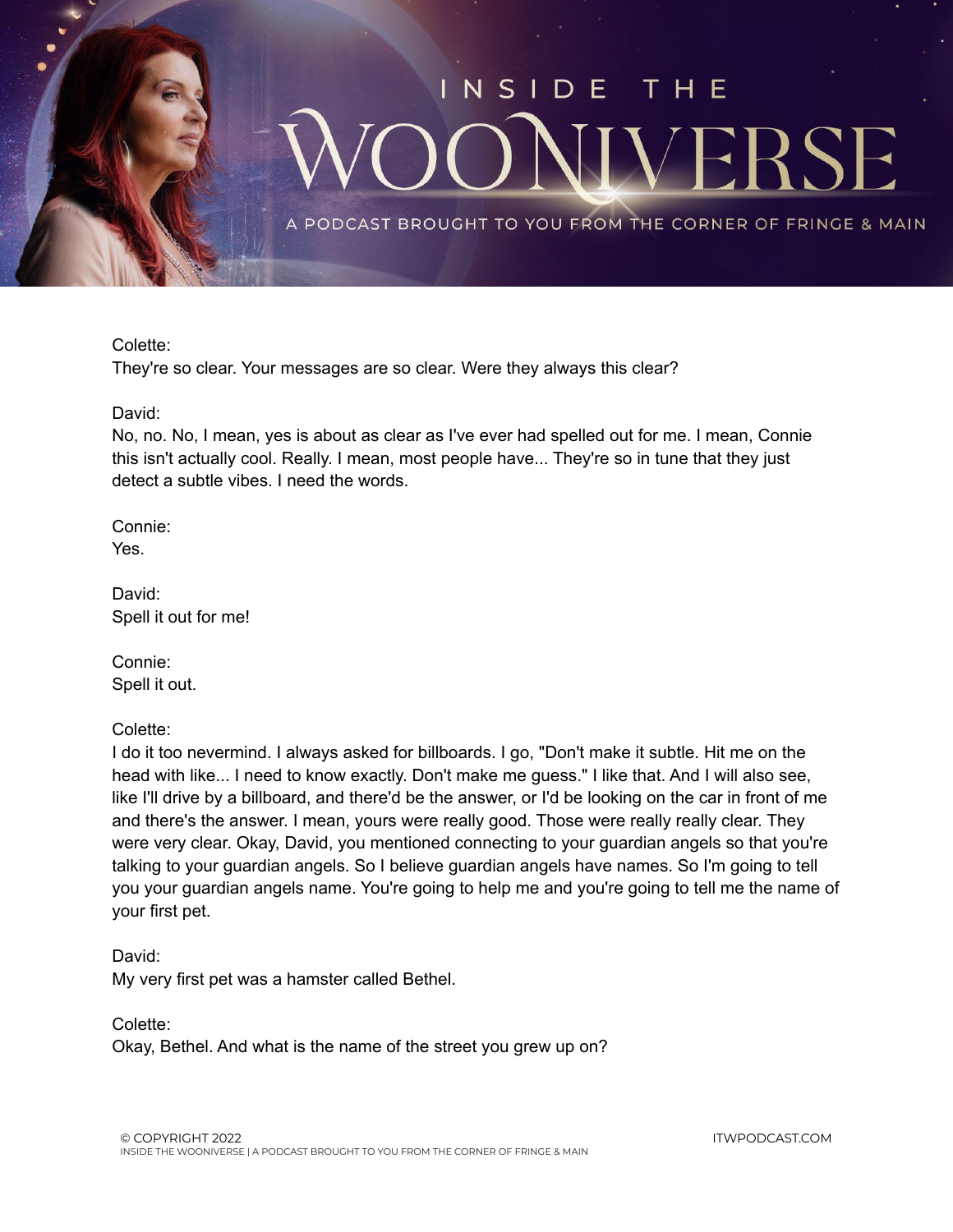

David: Viewfield Road.

Colette:

Bethel Viewfield is the name of your spirit guide. Is the name of your guardian angel Bethel Viewfield.

David: Wow.

Colette:

She is the person who gives you such clear messages. She does not mess around.

David:

I thought you were going to do something really mystical and just read something really deep and insightful. But I like the clear messages.

Colette:

Yeah, clear messages. Okay, Connie.

Connie:

Bethel doesn't mess around. Okay, so if a genie wants to grant you three wishes, David, what would you wish for? And why?

David:

Oh, I guess I'm probably not allowed to use one of my wishes to ask for another three wishes, because that would just be cheating. I suppose. So because then I could just ask all the time, and I'd have an infinite number of wishes. But I suppose I get a lot of my happiness from knowing other people happy. So we probably ask for a wish that my partner Elizabeth was happy. Another wish would be that my mom and dad were happy. And my other wish would be that my sisters and the partners are happy. And that would be enough.

ITWPODCAST.COM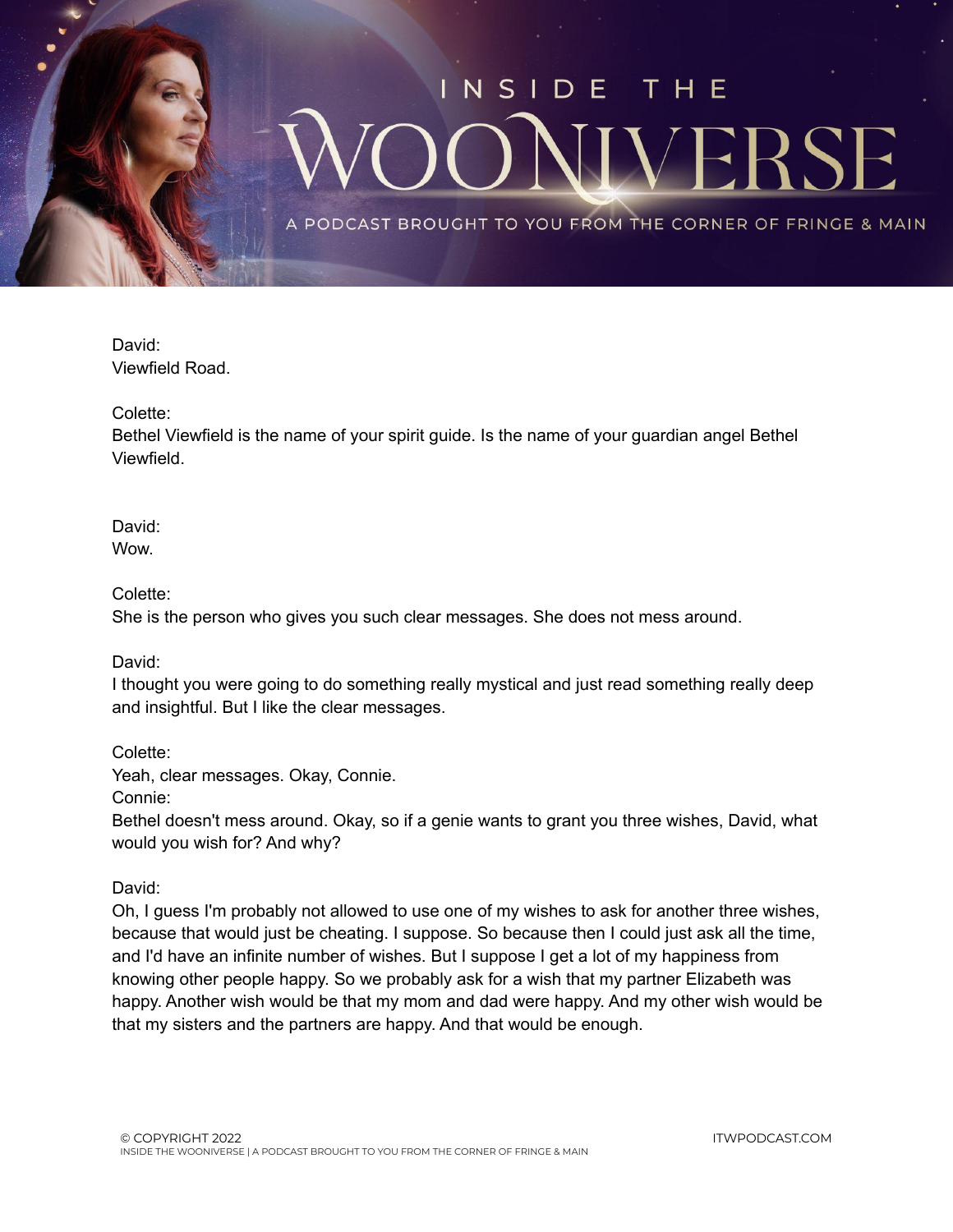

Connie: Sweet. That's very sweet.

Colette: You're so sweet.

Connie: That's very nice. And they will come back to you tenfold at least right?

David: Yeah, by default I will be happy. Without asking for it for myself.

Colette:

Okay, David, I have another question for you. You meet an extra terrestrial? They are deciding to move here. What would you tell them about living on Earth?

David:

Wow. No, That is a question I have never been asked. I would see, I would say it's a really cool place to come and live in. And we do lots of cool things. I would bring them to where I live in a little town in Scotland called Dublin. And I would see if there was a game of tennis and I'd get them a lesson and drop them to tennis nearly every day. And I'd say, "Come and have a game of tennis and learn a bit about what humans are like, where we interact in this thing called laughter that will happen when we're on the tennis court." Because I don't really take myself that seriously when I'm playing tennis either. So is what I would do.

Connie: I love that. That's amazing.

Colette:

That's great. Okay, you are a magician. And you can create magic potions. So if you could create a magic potion to give to society right now, what would it be? And what would it do?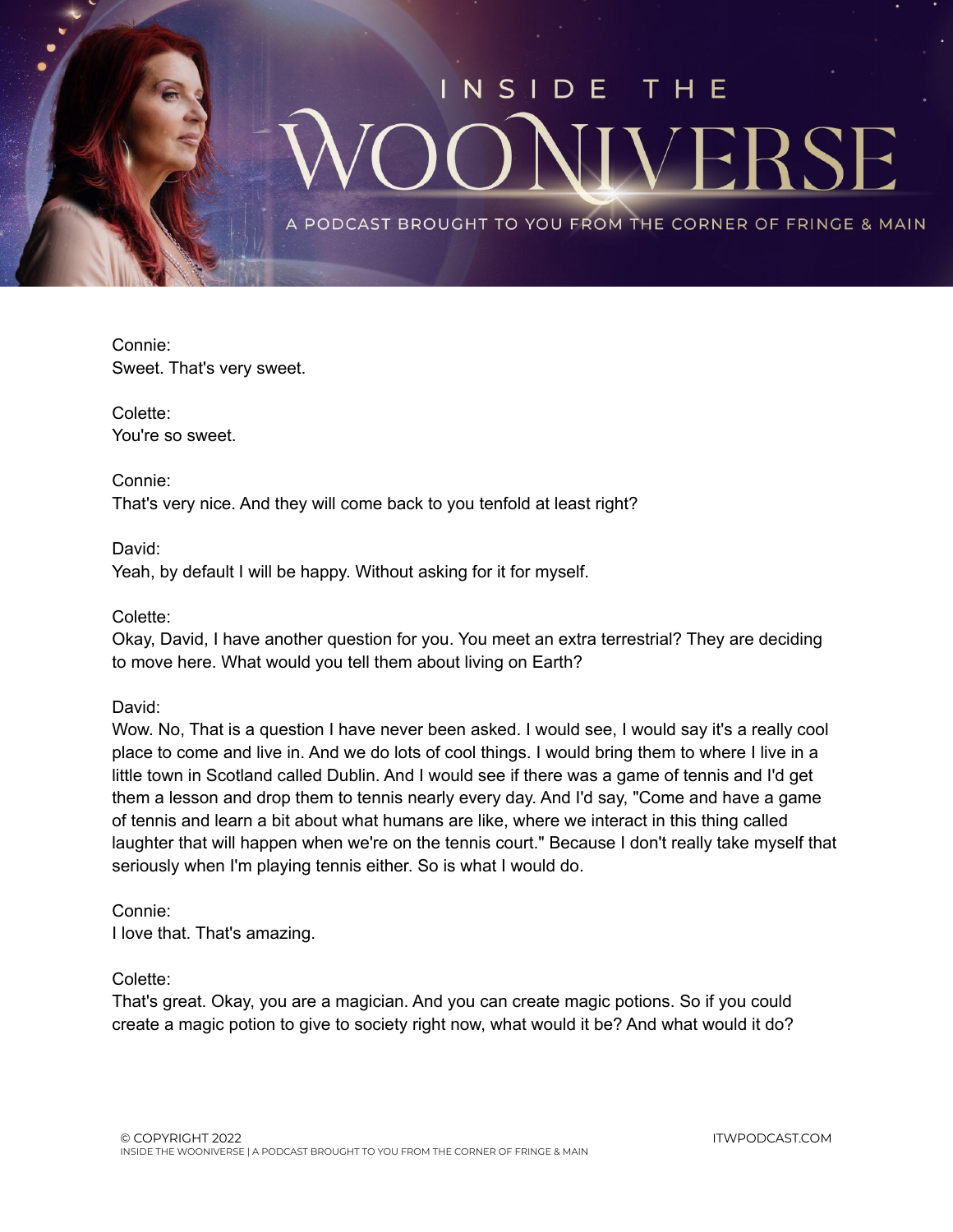

#### David:

Mm-hmm (affirmative) Wow. But right off the top of my head, I would give them a magic potion, where they would just be... They drink the potion and they would suddenly understand the importance of kindness to each other in the world. And that might actually be the answer to many of our society problems and challenges.

#### Connie: It's a beautiful answer.

#### Colette:

That is a beautiful answer. That is such a beautiful answer. Okay, I have one more question. If your dog Daisy could talk, what would she say to us about you?

#### David:

She would say that, "Daddy likes to play a lot. And whenever I see him, daddy says roll." "Mommy is the queen, daddy is the playmate." That's what she would say.

#### Colette:

So in other words, you're not the Alpha though.

#### David:

No I'm the bottom of picking order in the house.

#### Colette:

So I'm I. I totally get it. My husband can walk in a room and just go, the dogs are barking their heads off, and he just goes,[inaudible 01:01:25] and they shut up and they sit down. I look at them and go, "stop it.". And they're looking at me like... Meanwhile, though first thing in the morning, they come and stick their tongues up my nose, into my ear so that I could get up and feed them. So I'm like the feeding machine. And that's so cute.

#### David:

I get the wet nose in my eye sockets a lot.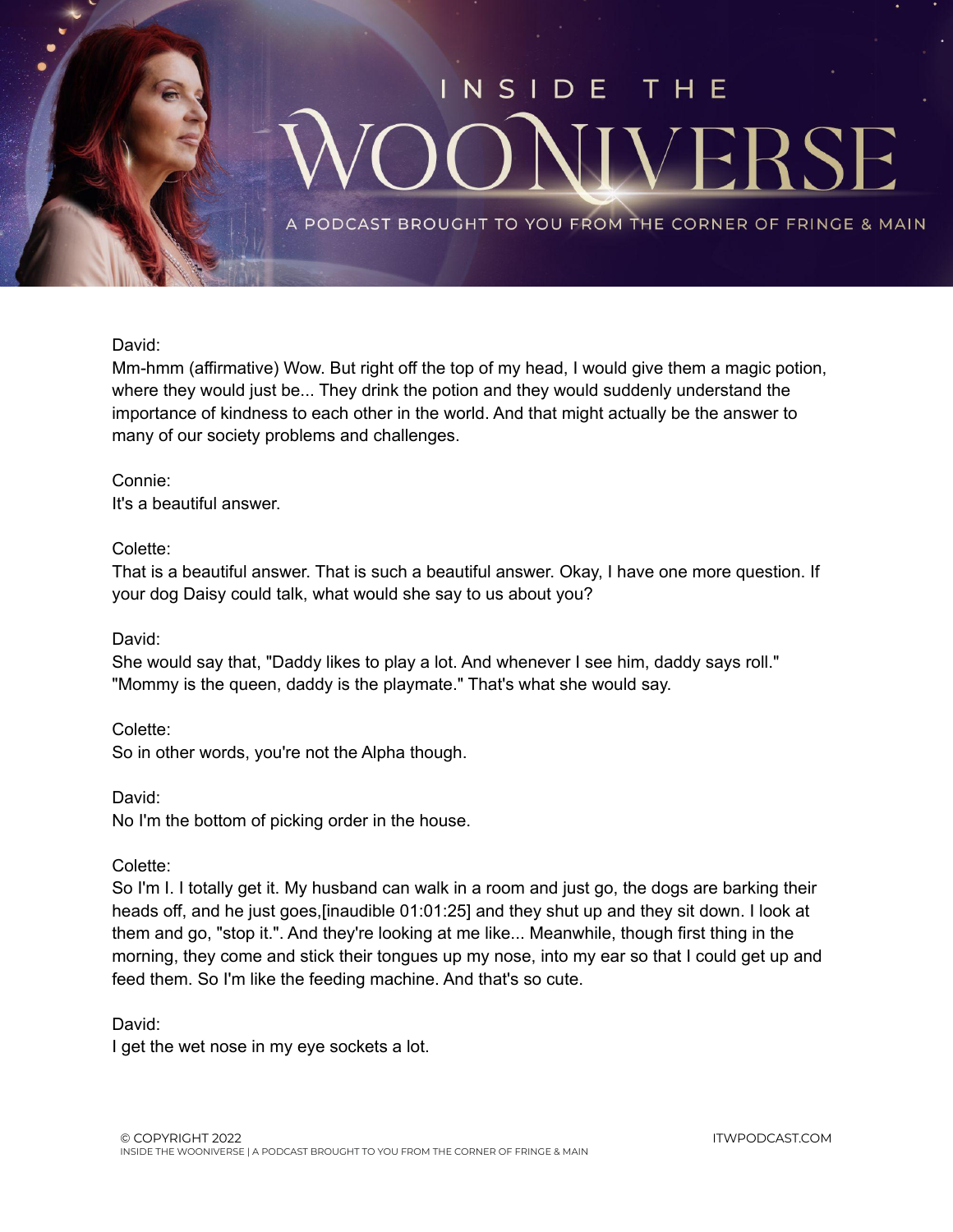

#### Colette:

Oh, yeah, that's so fun. I love the smell of puppy breath. How about one last one?

#### Connie:

David do you have anything left on your bucket list that you want to you want to do? Or the next thing.

#### David:

No. I don't even have a bucket list. I've never even thought of having one. Life For me I just sort of wing it a lot of the time. But I suppose that if I had or if I think a bucket list I would probably like to go into space. I would like for there to be a technology that would allow us to jump a sub... Light speed to another star system. And I'd like to set foot on another planet, or several different planets.

#### Colette:

That's great. You definitely are in the coffee shop at the corner of Fringe & Main, for sure. Anyway, this was awesome. David, thank you so much for being here. For more information about David and his membership community, which I'm going to sign up for called Personal Development club. Go to Dr.David Hamilton.com Thank you so much, David. It was so wonderful to chat with you today. I think you're awesome. And we're gonna have you back again for sure.

#### David:

Well, thank you very much Colette. And I think you're awesome to have I heard that absolutely terrific time here. So thank you so much for inviting me to chat.

#### Colette:

So what did we learn today? So I'm going to read something that I think makes a lot of sense. This entire conversation with David reminded me of a prayer and it's the peace prayer of St. Francis. So I'm going to read it. Higher power make me an instrument of your peace, where there is hatred, let me sow love, where there is injury, pardon, where there is doubt faith, where there is despair hope, where there is darkness light, where there is sadness joy. Grant that I may not so much seek to be consoled as to console, to be understood as to understand, to be